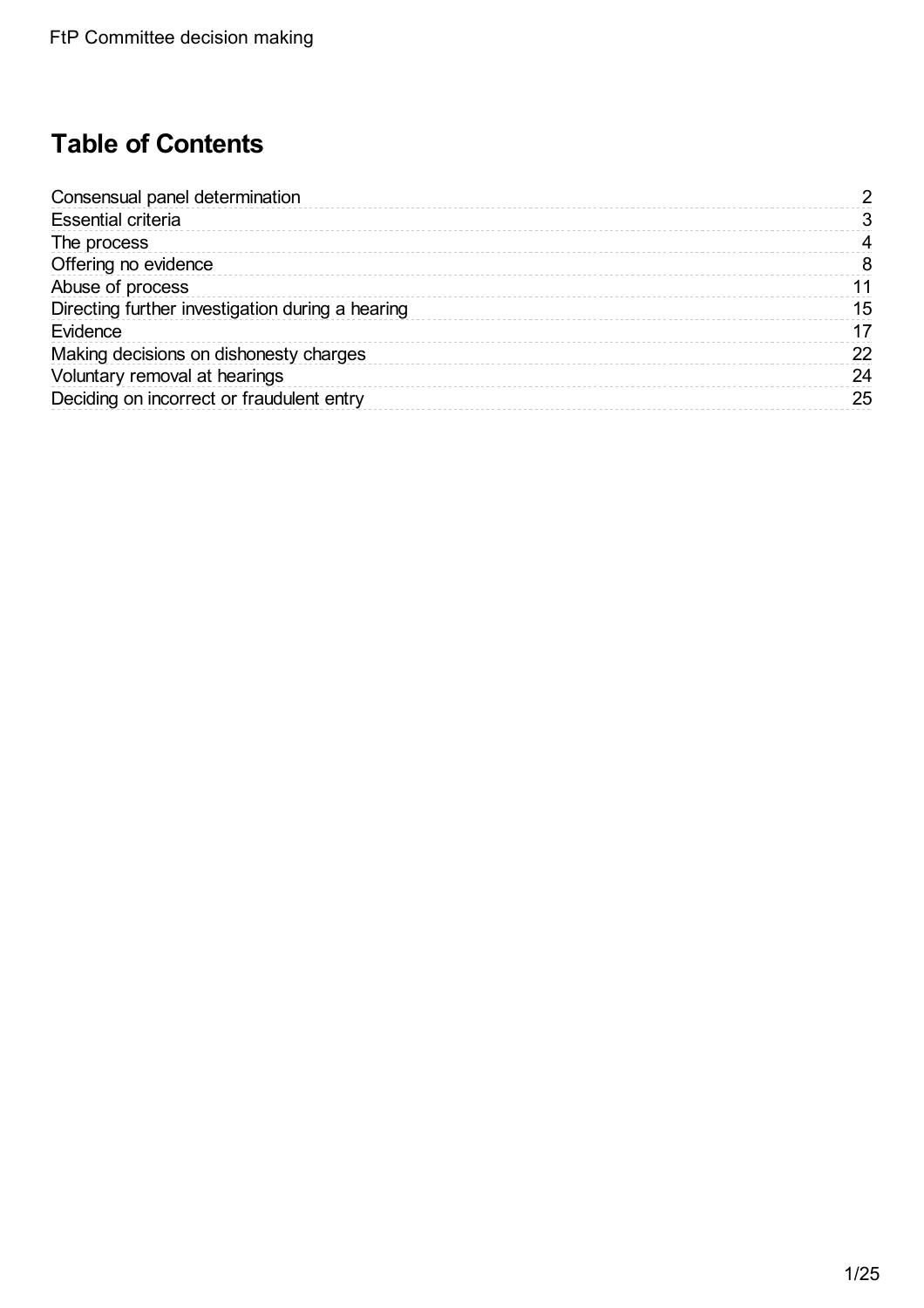

# <span id="page-1-0"></span>**Consensual panel determination**

Reference: DMA-1 Last Updated: 23/06/2021

A consensual panel determination takes place when we agree with the nurse, midwife, or nursing associate that their fitness to practise is impaired and what the appropriate sanction is for their case. The nurse, midwife or nursing associate must admit the factual allegations against them. We'll also agree on any interim order that might be required.

This agreement is put in writing, and we then ask a panel to approve the provisional agreement we've reached.

The provisional agreement will usually be considered by a panel at a meeting but could be considered at a hearing if the nurse, midwife or nursing [associate](https://www.nmc.org.uk/ftp-library/case-management/dealing-with-cases-at-hearings-or-meetings/) asks for a one.<sup>1</sup> (See dealing with cases at meetings or hearings.)

We use consensual panel determinations to help to resolve cases more quickly and easily.

The panel will make its own decision about whether the nurse, midwife or nursing associate's fitness to practise is impaired, what sanction, if any, to impose, and whether an interim order<sup>2</sup> is required.

2 See our guidance on 'Interim orders after a sanction is imposed'

<sup>1</sup> The provisional agreement mayalso be considered at a hearing if one is considered 'desirable'. This is unlikelyto be the case given the nurse, midwife or nursing associate will have accepted the factual allegations against them, that their fitness to practise is impaired and agreed with us the appropriate sanction to be imposed and anyinterim order.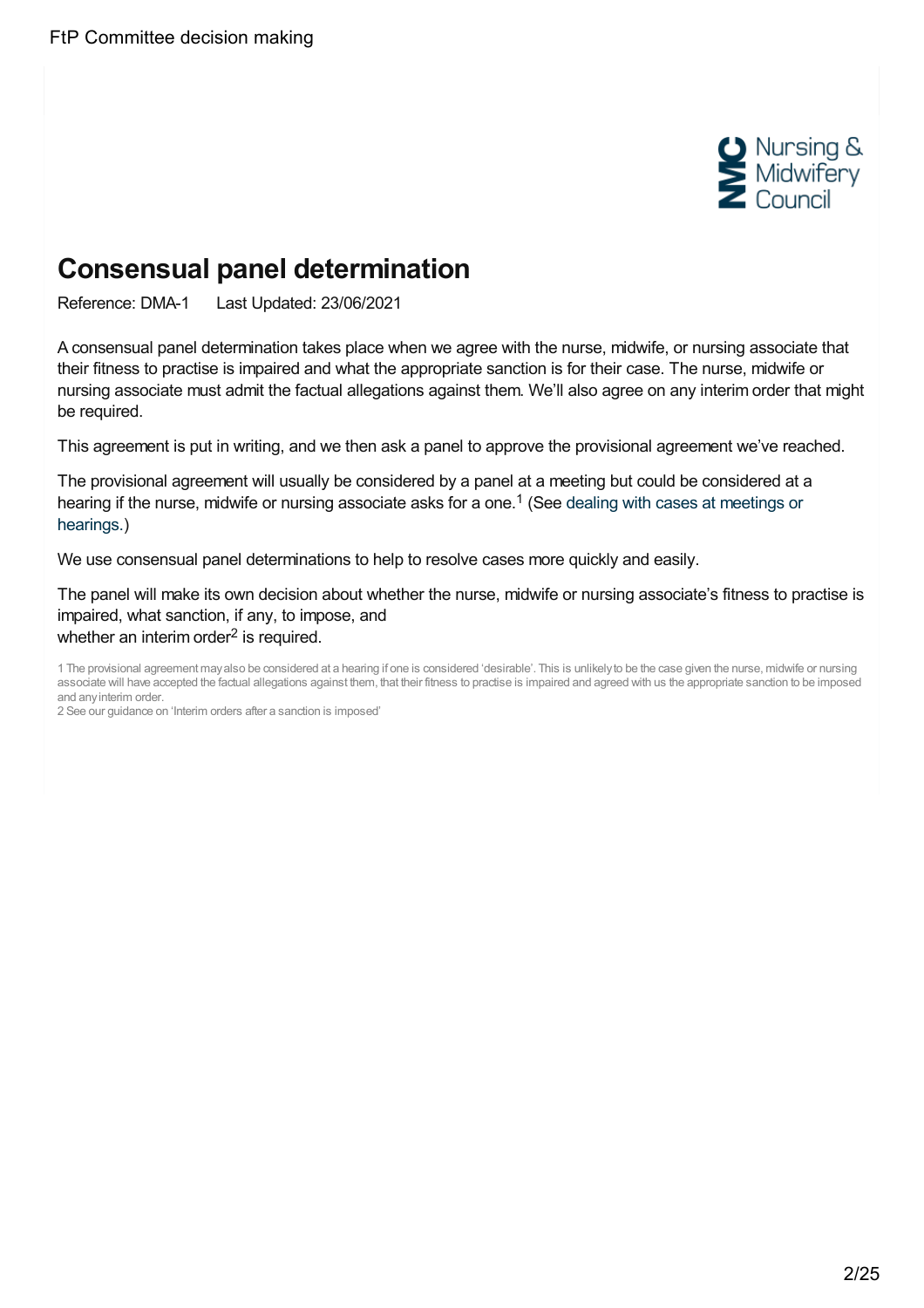

# <span id="page-2-0"></span>**Essential criteria**

Reference: DMA-1a Last Updated: 23/06/2021

#### **In this guide**

- [Overview](#page-2-1)
- [Admission](#page-2-2) of the facts
- Admission of [impairment](#page-2-3)

### <span id="page-2-1"></span>**Overview**

We'll only consider a consensual panel determination agreement after the case examiners have decided that there's a case to answer and have referred the case to the Fitness to Practise Committee. We'll also consider one if the case has been directly referred to the Fitness to Practise Committee.

Additionally, the nurse, midwife or nursing associate must have indicated that they accept the facts of the allegation and that their fitness to practise is impaired.

## <span id="page-2-2"></span>**Admission of the facts**

A nurse, midwife or nursing associate must accept the facts of the allegation in full. We won't drop serious parts of the factual allegation in exchange for admissions to other parts.

If parts of the factual allegation don't increase the overall seriousness of the case, or it's highly unlikely parts of the factual allegation can be proved, we'll consider no longer proceeding with that part of the allegation.

Where we don't proceed with a factual allegation that the case examiners referred, the reasons for this must be set out as part of the agreement provided to the panel according to our guidance on Offering No [Evidence](https://www.nmc.org.uk/ftp-library/ftpc-decision-making/offering-no-evidence/).

## <span id="page-2-3"></span>**Admission of impairment**

As well as admitting the factual allegations, the nurse, midwife or nursing associate must also accept that their fitness to practise is impaired. This includes accepting the grounds on which their fitness to practise is impaired, for example, in a misconduct case accepting that the factual allegations amount to misconduct.

This shows a level of insight that's essential for a sanction to be agreed and for the case to be resolved by a consensual panel determination agreement.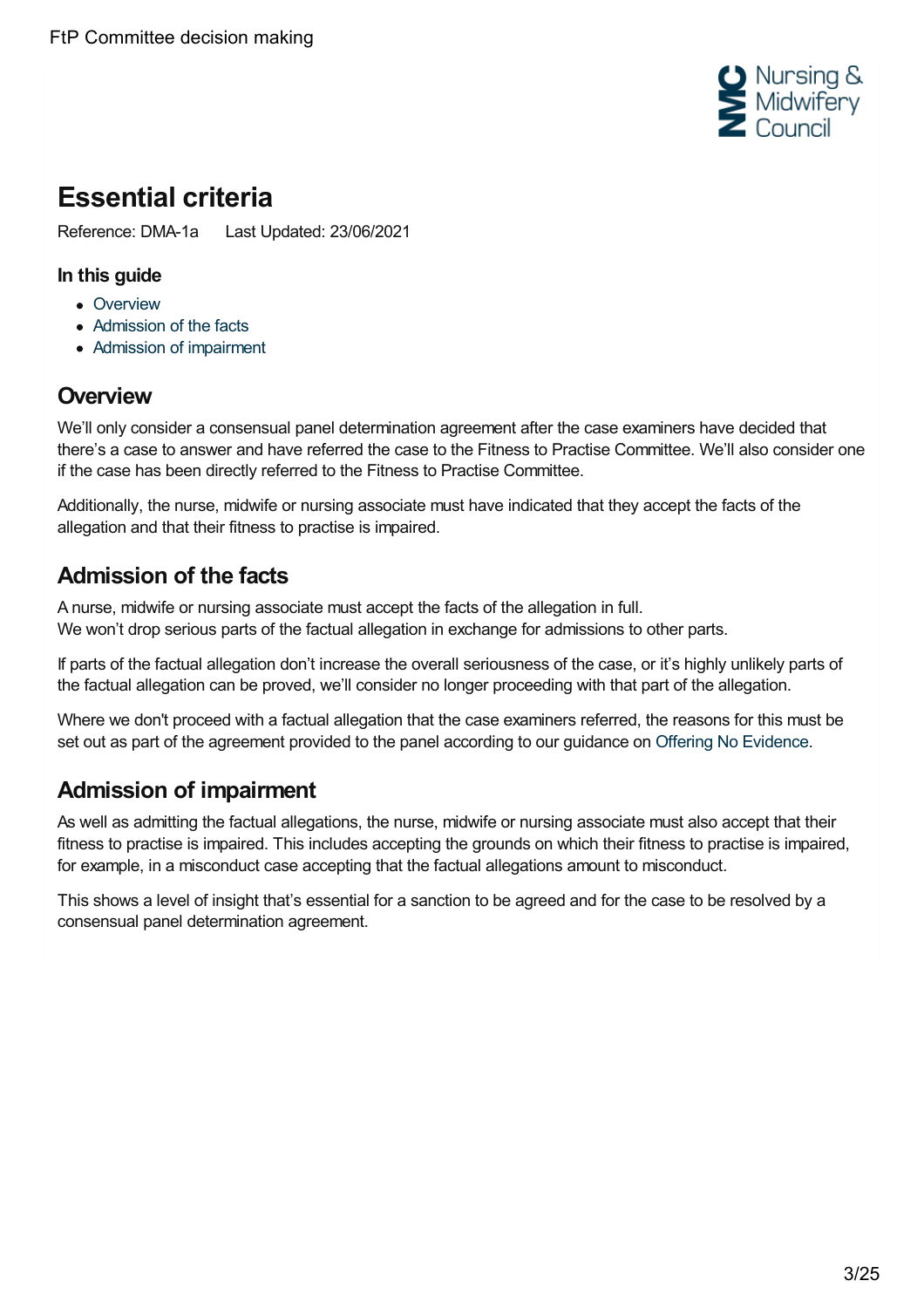

# <span id="page-3-0"></span>**The process**

Reference: DMA-1b Last Updated: 23/06/2021

#### **In this guide**

- Agreeing a consensual panel [determination](#page-3-1)
- [Comments](#page-3-2) from the referrer
- What [happens](#page-4-0) at the meeting or hearing?

## <span id="page-3-1"></span>**Agreeing a consensual panel determination**

We first consider if the nurse, midwife or nursing associate has met the essential criteria. If they meet the criteria, we consider if the nurse, midwife or nursing associate has legal advice or representation.

If there are concerns about the nurse, midwife or nursing associate's ability to understand the effects of seeking a consensual panel determination, we'll try to resolve them, and may recommend that they seek legal advice. If it's not possible to resolve those concerns, it might not be possible to pursue a consensual panel determination.

If the case is suitable to be resolved by a consensual panel determination agreement, we'll reach a provisional view on the appropriate sanction level.

We do this by assessing all the circumstances of the case with reference to our sanctions guidance. We'll share our view on the sanction with the nurse, midwife or nursing associate, including if we think an interim order is necessary.

If, after discussing the sanction with the nurse, midwife or nursing associate we can't agree on the appropriate level of sanction, the case will proceed to a meeting or hearing without any consensual panel determination agreement.

If we're able to agree on the appropriate level of sanction, we'll then prepare a provisional agreement. This will include a statement of the facts, why we consider that their fitness to practise is impaired, the proposed sanction and any interim order that may be required. The nurse, midwife or nursing associate must confirm that they agree the contents of the provisional agreement.

Either party can decide they no longer want to resolve the case with a consensual panel determination agreement at any time before it's taken to a meeting or hearing.

If this happens, the case will proceed to a meeting or hearing, which will take place without any consensual panel determination agreement in place. The panel won't have sight of the draft agreement.

## <span id="page-3-2"></span>**Comments from the referrer**

We'll always let the person who referred the case and any interested parties (such as family members) know what we've provisionally agreed with the nurse, midwife or nursing associate. We'll usually share the entire agreement unless there's any private or confidential information that would be considered by the panel in private, in which case, we'd redact that information in line with our **[Information](https://www.nmc.org.uk/globalassets/sitedocuments/ftp_information/ftp-information-handling-guidance.pdf) Handling guidance.**

We'll ask the person who referred the case to send us any comments they might have about the proposed agreement so that we can consider their views. We might also ask the person who's been affected by the case to send any comments they have about the proposed agreement so that we can consider their views too.

We don't ask for comments where the referrer is the police force referring a conviction or caution unless the force or its personnel have had significant and ongoing involvement in the case.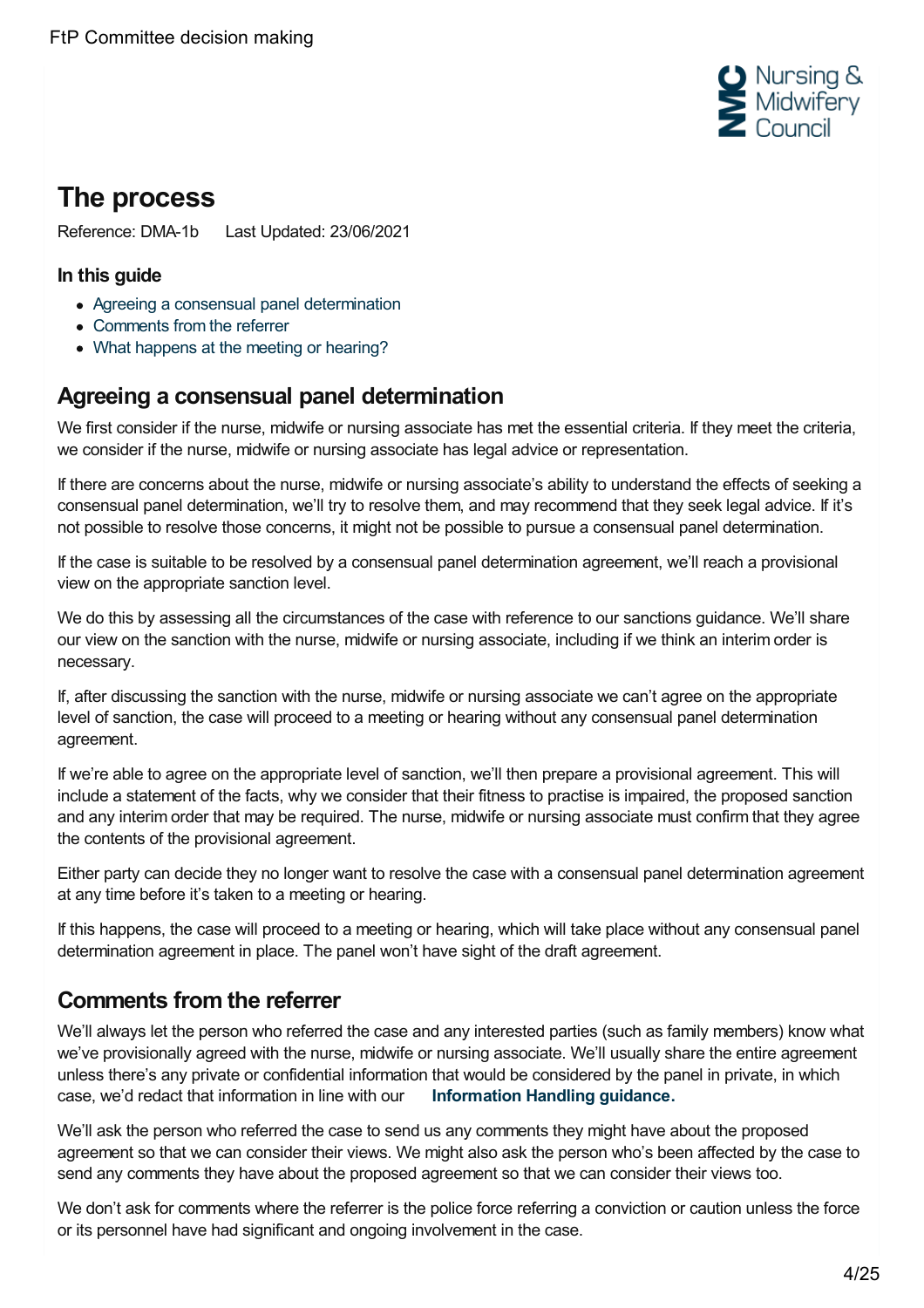We will always carefully consider any comments provided by a referrer. This can sometimes lead us to reconsider our view of the case. If that happens, we'll try to reach a new agreement with the nurse, midwife or nursing associate. If we can't reach a new agreement, the case will go to a meeting or hearing without any consensual panel determination agreement.

If we can reach an agreement, then the case, including the revised proposed agreement, will be considered by the panel. This will usually be at a meeting but can be at a hearing if the nurse, midwife or nursing associate asks for a hearing.

At the meeting or hearing, we'll usually provide the panel with any comments from the referrer so the panel can take those comments into account in reaching its decision.

If there are comments from the referrer we don't think are fair or relevant for the panel to see, we may not provide them to the panel. For example, if the referrer makes new allegations that weren't part of the allegations referred by the case examiners, we wouldn't share that information with the panel. Instead, we'd consider treating the new allegations as a new referral.

We'll let the referrer know if we don't think we can share some or all of their comments with the panel, and we'll explain why.

If we're sharing the referrer's comments with the panel, we'll always share them with the nurse, midwife, or nursing associate first so they can raise any concerns or objections.

If a referrer insists that their comments aren't shared with the nurse, midwife or nursing associate, we won't be able to share those comments with the panel or the nurse, midwife or nursing associate.

## <span id="page-4-0"></span>**What happens at the meeting or hearing?**

The provisional agreement will usually be considered by a panel at a meeting, but can be considered at a hearing if the nurse, midwife or nursing associate asks for one.

At a meeting, the nurse, midwife or nursing associate won't be in attendance, and there won't be a case presenter.

Where a panel considers the agreement at a hearing, then they'll be able to attend, and our case presenter will be in attendance.

At the meeting (or hearing), the panel will be provided with the consensual panel determination agreement and should consider the agreement in the round.

When the panel considers the agreed statement of facts, it will need to be satisfied that it has a clear picture of the factual background. The panel might request more information if it thinks our agreed statement of facts hasn't made clear, or covered sufficiently, the substance and details of what went wrong.<sup>1</sup>

The panel should exercise its own independent judgement to decide whether the nurse, midwife or nursing associate's fitness to practise is impaired (including the reason for impairment, for example, whether their behaviour amounted to misconduct), what sanction, if any, to impose using our [sanctions](https://www.nmc.org.uk/ftp-library/sanctions/decision-making-factors/) guidance, and whether it's necessary to impose an interim order. The panel isn't bound by the agreement, but it must consider the agreement carefully when reaching its decision.

We'll only put forward a provisional agreement for consideration where we consider that it sets out a reasonable. proportionate and fair outcome.

The panel can decide to:

- accept the provisional agreement, or
- reject the provisional agreement.

### **Accepting the provisional agreement**

If the panel accepts the provisional agreement, it should make a finding that:

the facts are found proved by admission, (or at a hearing, announce that the allegation is proved by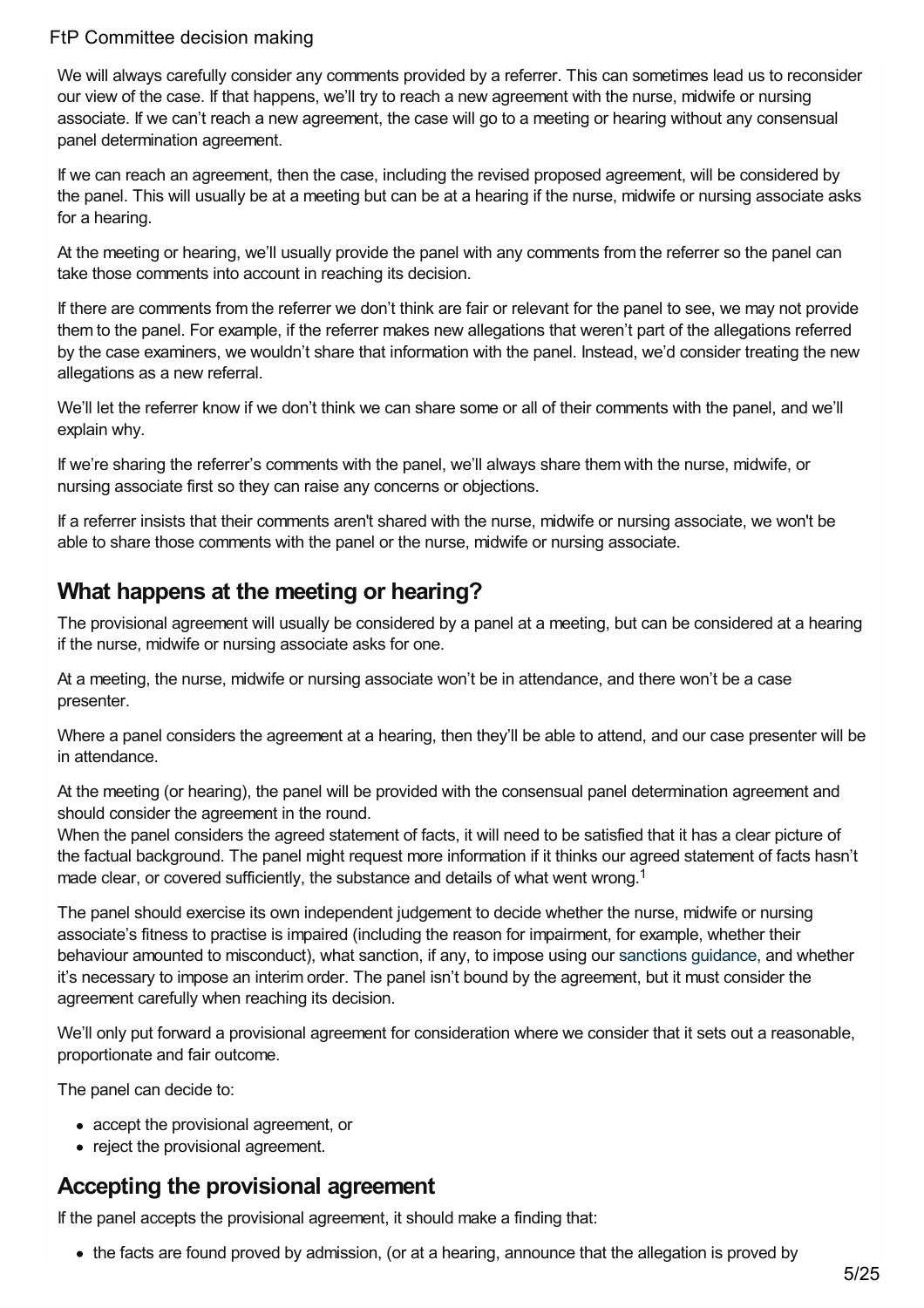admission) and,

the nurse, midwife or nursing associate's fitness to practise is impaired by reason of the relevant ground of impairment,

The panel should also impose the sanction and any interim order as set out in the provisional agreement

## **Rejecting the provisional agreement**

The panel may make a different decision about whether the nurse, midwife or nursing associate is impaired, what sanction to impose, and what interim order to impose. However, the provisional agreement should always form the starting point for the panel's decision-making. Where the panel reaches a different conclusion, it must provide clear reasons for doing so.

What happens if the panel disagrees with the conclusions set out in the provisional agreement will depend on the nature of the disagreement and if the matter is being considered at a meeting or a hearing.

Based on the admitted facts, if the panel decides that the nurse, midwife or nursing associate's fitness to practise isn't impaired, it should make that finding and close the case. The panel is free to decide to impose a less restrictive sanction than proposed in the provisional agreement. They can do this without any adjournment being necessary (this applies to both meetings and hearings).

Suppose the panel is considering the matter at a meeting and wishes to impose a more restrictive sanction than the one proposed in the provisional agreement. It should adjourn the matter to be considered by another panel at a hearing. The nurse, midwife or nursing associate should then be advised of the reasons given by the first panel about why they consider a more restrictive sanction might be required.

When the second panel considers the matter following an adjournment at a meeting, the nurse, midwife or nursing associate will have the opportunity to make any further submissions in writing or in person. The second panel must consider the terms of the provisional agreement afresh and shouldn't be informed by any views expressed by the first panel. The panel should consider any further views expressed by us, the nurse, midwife or nursing associate and/or their representative.

If the panel is considering the matter at a hearing and wants to impose a sanction that is more restrictive than the one proposed in the provisional agreement, it must:

- first indicate that it is considering a more restrictive sanction, and
- give both our case presenter and the nurse, midwife, nursing associate and/or their representative the opportunity to comment.

If the nurse, midwife, nursing associate or their representative agrees to the more restrictive sanction, the panel can continue to impose the sanction. The CPD will count as being rejected, and the matter adjourned to a full hearing if the nurse, midwife, nursing associate, or representative don't agree to a more restrictive sanction. This includes if they aren't in attendance and can't be contacted to ask for their consent.

We would encourage the nurse, midwife or nursing associate or their representative to attend any CPD hearing. If they don't attend the hearing, they should be contactable by phone or video link to address anything that may arise on the day of the hearing. These arrangements should be made ahead of the hearing.

## **The panel's reasoning**

The panel should provide clear reasoning for its decisions on why the nurse, midwife or nursing associate is impaired (including the reason for impairment, for example, why their behaviour amounted to misconduct), the appropriate sanction, and whether an interim order is necessary. This should include how the outcome protects the public and satisfies any public interest.

The panel may adopt the agreement's reasoning, and should explain which parts of the agreement it accepts and why. If it disagrees with any part of the agreement, the panel should explain which parts it disagrees with and identify clear reasoning and justification for doing so.

If the panel has had sight of comments from the referrer, then it should explain in its reasoning how the panel has considered these comments as part of its decision making process.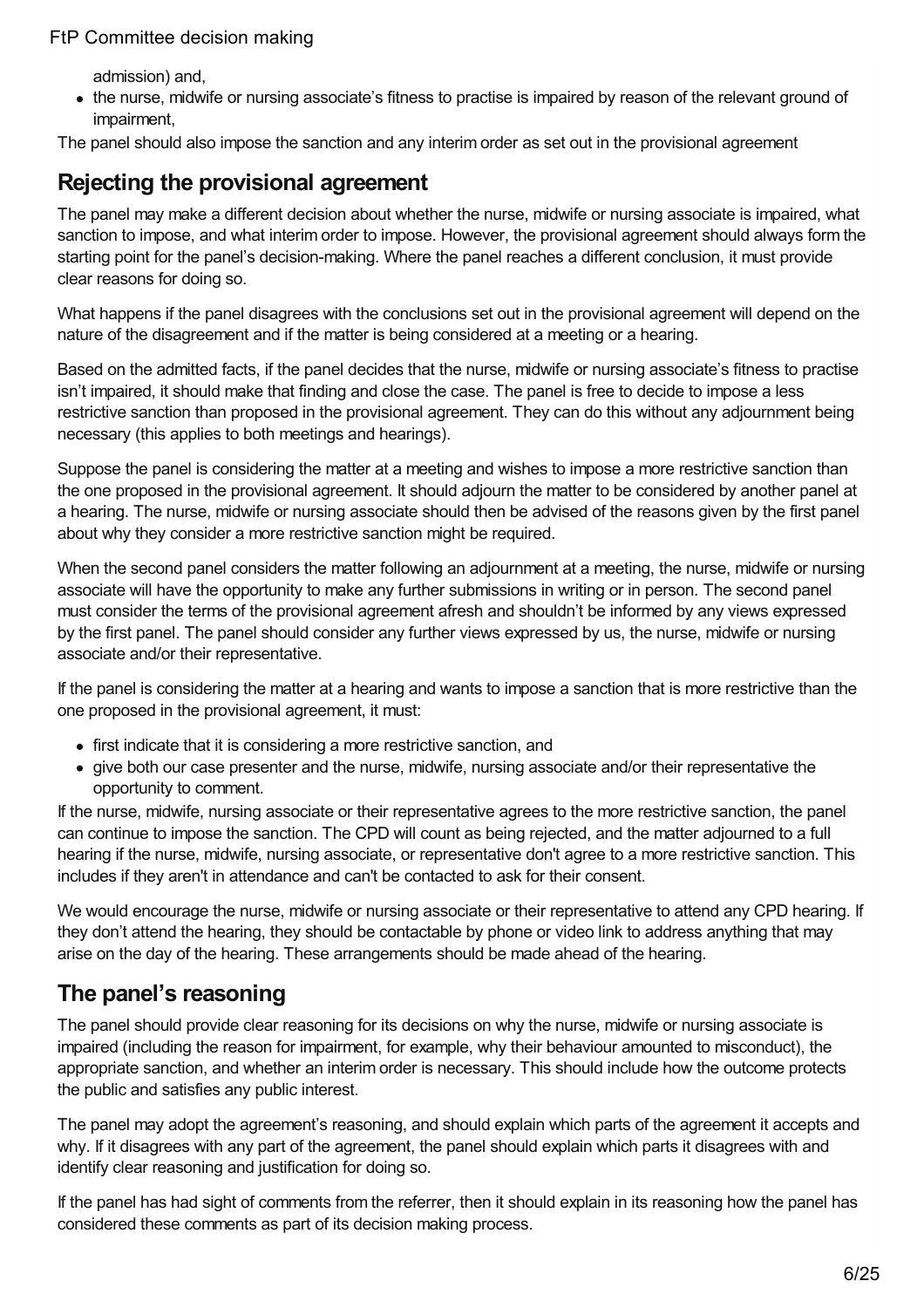The panel should include the full consensual panel determination agreement in its decision document, even in cases when it disagrees with the conclusions reached. As that agreement reflects what's been agreed between the parties, it's better practice for the panel to express its decision and views separately after the text of the agreement, rather than altering the original agreement. The panel may correct typographical or spelling errors within the agreement.

Where the panel decides that the nurse, midwife or nursing associate's fitness to practise is impaired and imposes a sanction, we'll publish the panel's reasons, including the consensual panel determination agreement, in line with our Ftp [Publication](https://www.nmc.org.uk/globalassets/sitedocuments/ftp_information/publication-gudiance.pdf) Guidance.

### **Requests for further information**

Consensual panel determinations will usually be considered at meetings unless the registrant has specifically requested a hearing. If the panel decides it needs clarification or further information on an issue, it should consider postponing or adjourning the meeting with directions. This is so that the matter can be looked into, and if necessary further submissions, documents or evidence can be sent to the panel.

Taking such a step is more proportionate than referring the case to a hearing when it might not be needed to resolve the issue. 2

At a hearing, if the panel decides that it needs clarification or further information on an issue, it should raise this with the parties before deciding to accept or reject the provisional agreement. Our case presenter and the nurse, midwife or nursing associate can then address the panel on the points raised.

1 Professional Standards Authorityv(1) Nursing and MidwiferyCouncil (2) Jozi [2015] EWHC764 (Admin) at [22] and [33].

2 At a meeting, the panel has the power to determine its own procedure under Rule 10(4) Fitness to Practise Rules 2004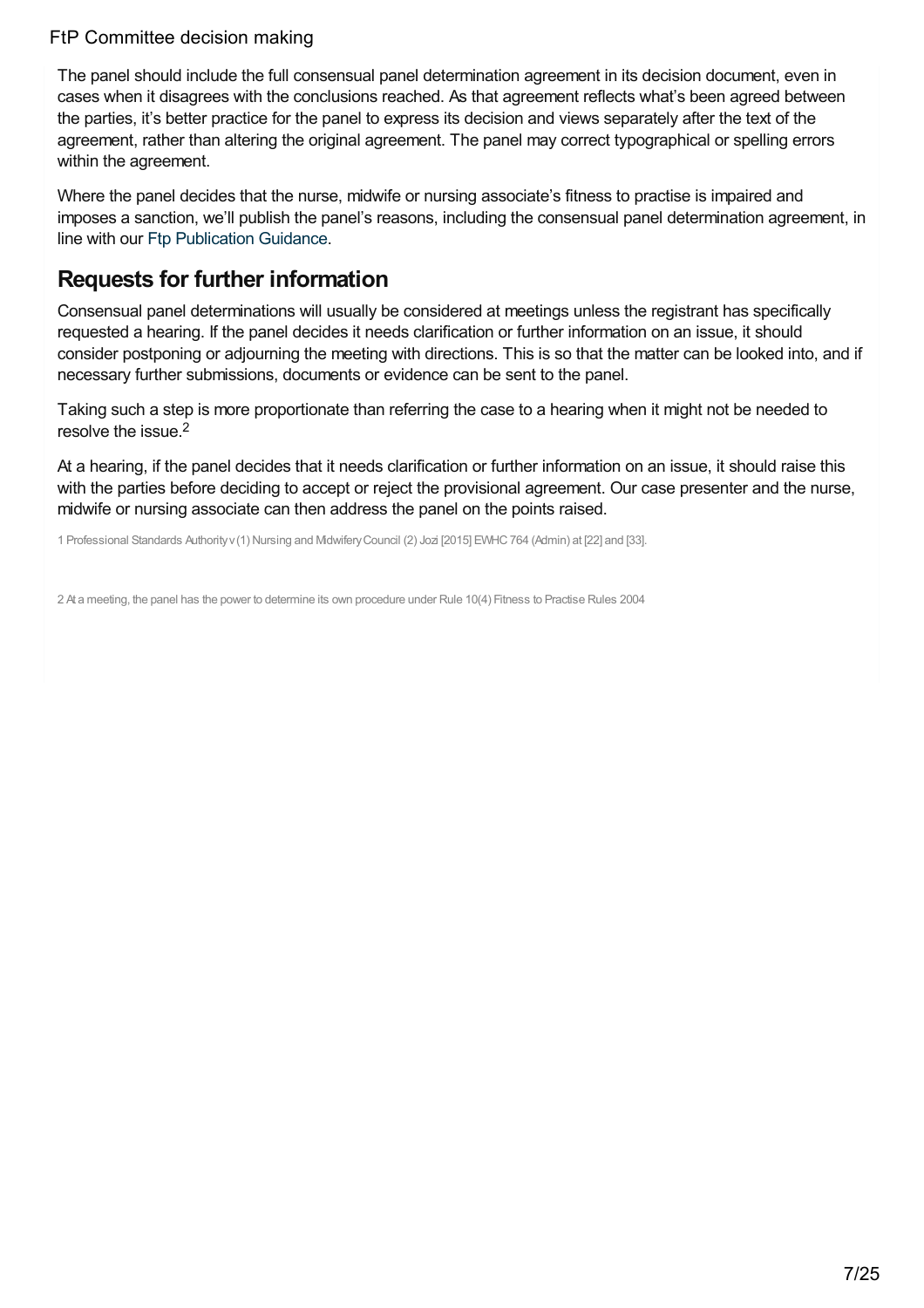

# <span id="page-7-0"></span>**Offering no evidence**

Reference: DMA-2 Last Updated: 29/11/2021

#### **In this guide**

- What is offering no [evidence?](#page-7-1)
- Where part of the charge [doesn't](#page-7-2) make the case more serious
- No realistic [prospect](#page-7-3) of proving the facts of the case
- No realistic [prospect](#page-8-0) of fitness to practise being impaired
- [Informing](#page-8-1) the referrer about a decision to offer no evidence
- Offering no [evidence:](#page-8-2) the panel's decision making process
- What happens after the panel's [decision?](#page-9-0)

### <span id="page-7-1"></span>**What is offering no evidence?**

We keep all cases under review while we prepare them for the Fitness to Practise Committee. Sometimes, as part of that review, it becomes clear to us that it wouldn't be in the public interest to carry on with all or part of the case. In limited circumstances it may be appropriate for us to use our power to 'offer no evidence'.<sup>1</sup> This means that we'll ask a full panel of the Fitness to Practise Committee to approve our decision not to continue with all or part of the case against a nurse, midwife or nursing associate. We will only offer no evidence in a particular case if it fits with our overarching objective.

We'll only apply to offer no evidence against a nurse, midwife or nursing associate in the following circumstances:

- When a particular part of the charge adds nothing to the overall [seriousness](#page-7-2) of the case.
- When there is no longer a realistic prospect of some or all of the factual [allegation](#page-7-3) being proved.
- When there is no longer a realistic prospect of a panel finding that the nurse, midwife or nursing [associate's](#page-8-0) fitness to practise is currently impaired.

It will be up to the panel to decide whether it agrees that it's appropriate for us to offer no evidence, and not continue with all or part of the case against the nurse, midwife or nursing associate. When we ask a panel to do this and the case is at a hearing, we will open our case and fully explain the background, and our reasons for offering no evidence. If the case is being considered at a meeting we will set this out clearly in our statement of case.

In some circumstances we may apply to offer no evidence on part of the charge in a case where we've agreed a consensual panel [determination](https://www.nmc.org.uk/ftp-library/ftpc-decision-making/consensual-panel-determination/) with the nurse or midwife. If we are doing this we'll make it clear that we want to offer no evidence, and fully explain our reasons, in the text of the draft agreement between us and the nurse, midwife or nursing associate.

### <span id="page-7-2"></span>**Where part of the charge doesn't make the case more serious**

If we're satisfied that one or more of the alleged facts against the nurse, midwife or nursing associate doesn't add anything to how serious the case against them is, we may decide to offer no evidence on those parts of the charge. We won't do this unless we're satisfied that the remaining parts of the charge properly reflect the extent of our concerns about the nurse, midwife or nursing associate's fitness to practise, and the evidence about them. We'll need to consider the risk of harm to patients, or the public's trust in nurses, midwives and nursing associates that could arise from what the nurse, midwife or nursing associate is alleged to have done.

## <span id="page-7-3"></span>**No realistic prospect of proving the facts of the case**

It's not in the public interest for us to pursue factual charges against a nurse, midwife or nursing associate if there isn't enough evidence to prove them. Offering no evidence because there isn't enough evidence to prove the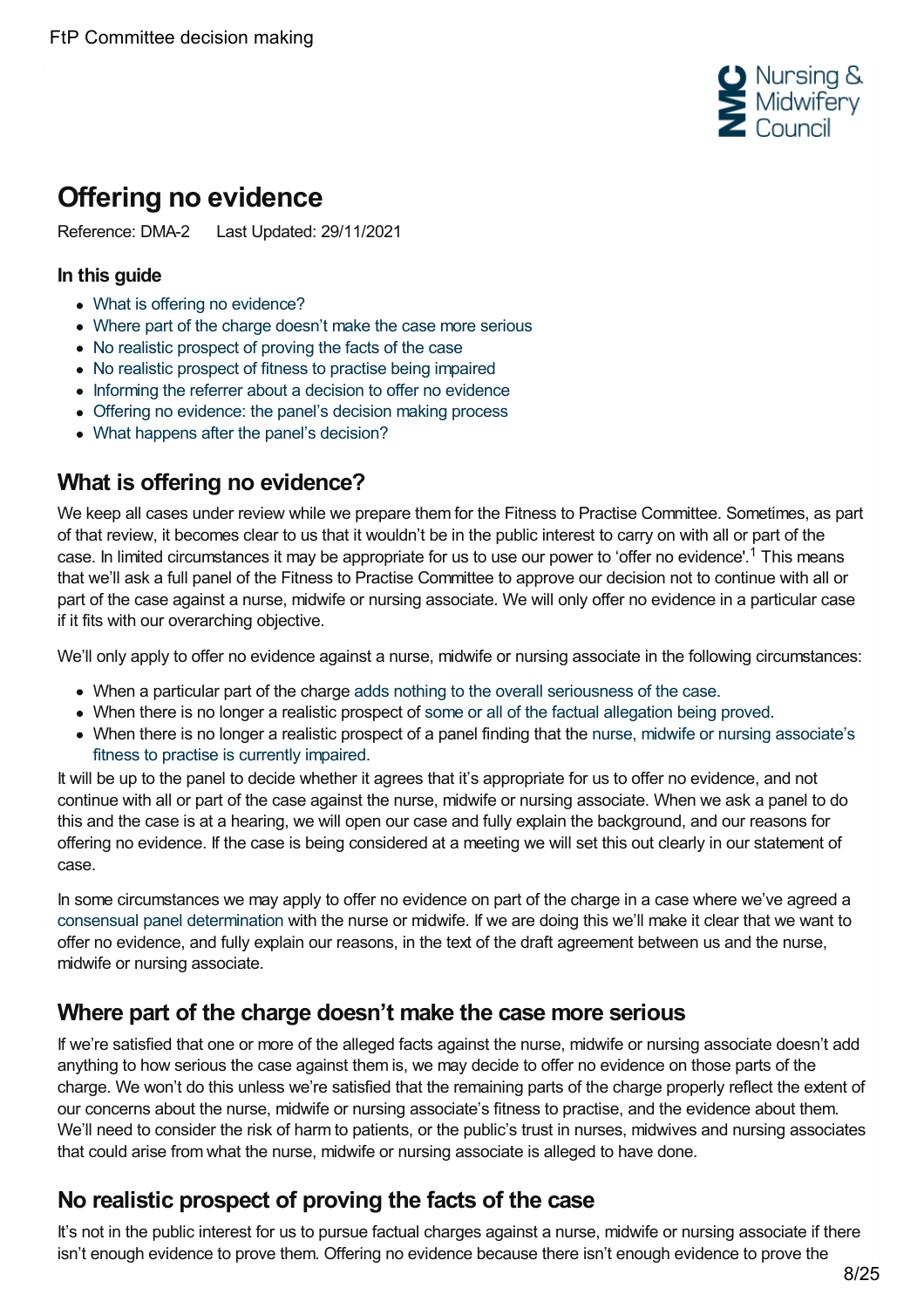facts, so that there's no longer a realistic prospect, will only be appropriate if:

- the state of the evidence has changed since case examiners made a finding of case to answer<sup>2</sup>
- it has become apparent that the case examiners' decision was made on an incorrect basis
- the charge relies on the evidence of a witness who cannot attend a hearing, and an application to rely on their statement as hearsay evidence has been rejected
- the case was [referred](https://www.nmc.org.uk/ftp-library/understanding-fitness-to-practise/fitness-to-practise-allegations/criminal-convictions-and-cautions/directly-referring-specified-offences-to-the-fitness-to-practise-committee/) directly to the Fitness to Practise Committee, and since then, our investigation has shown that it is no longer in the public interest to continue with the allegation or part of the allegation.

### <span id="page-8-0"></span>**No realistic prospect of fitness to practise being impaired**

We'll only consider offering no evidence because there's no realistic prospect of the panel deciding that the nurse, midwife or nursing associate's fitness to practise is currently impaired if:

- it's become clear that the case examiners' decision was made on an incorrect basis, or
- new evidence about the nurse, midwife or nursing associate's current fitness to practise has emerged, for example evidence about the context in which the incident [occurred](https://www.nmc.org.uk/ftp-library/understanding-fitness-to-practise/taking-account-of-context/) or evidence of their insight and any steps they've taken to [strengthen](https://www.nmc.org.uk/ftp-library/understanding-fitness-to-practise/insight-and-strengthened-practice/) their practice.

The passage of time may be a relevant change in circumstances. However, the nurse, midwife or nursing associate would need to show that they have worked in a professional capacity, using their registration. They would need to produce evidence showing that they've addressed the issue with their practice, from which it's clear that offering no evidence would meet the aims of our overarching objective.

### <span id="page-8-1"></span>**Informing the referrer about a decision to offer no evidence**

If we've decided to offer no evidence, we'll tell the person who first referred the nurse, midwife or nursing associate to us about this, if we can do so without risking any unfairness or prejudice at a future hearing (which could happen, for example, if that person was a witness in the case).

If that person is a witness in the case, we will decide what information we can give them. Our general approach is that we should give them as much information as we possibly can, while making sure the future hearing is fair. Ideally, we'll be able to explain our reasons for offering no evidence fully. We'll always tell them that the panel might decide to reject our application, and proceed with the charge of its own accord.

If the person who first referred the nurse, midwife or nursing associate to us provides us with any comments about our decision we will place these before the panel if they are relevant, and if it would be fair to do so.

There will be cases where it won't be possible for us to fully explain our decision to offer no evidence before the meeting or hearing. If this happens, we will let the person who referred the concerns to us know, before the meeting or hearing, that we have decided to offer no evidence. We will then give them a full explanation for our decision after the meeting or hearing.

### <span id="page-8-2"></span>**Offering no evidence: the panel's decision making process**

If we're offering no evidence at a hearing, before the charges are read out, we will tell the panel that we intend to offer no evidence to all or part of the charges. This means that when the charges are read out, the panel won't ask the nurse, midwife or nursing associate for a response to the charge(s) we're offering no evidence on, until it has heard and decided our application.

When we offer no evidence, we'll invite the panel to consider the steps we've taken to obtain the evidence relevant to the facts, the nature of the evidence, and what evidence was considered by the case examiners. If the case is being considered at a hearing our case presenter will give the panel a full opening statement so the panel clearly understands the case, and why we are offering no evidence on all or part of the charges. Often, the case presenter will provide a written opening of the case which fully and fairly summarises the evidence to the panel. In some situations the case presenter may decide it is more helpful for the panel to be provided with copies of some or all of the evidence to help it reach its decision. If the case is being considered at a meeting, we'll set out our reasoning in our statement of case.

We will always make the panel fully aware of the steps we took during the investigation, including any problems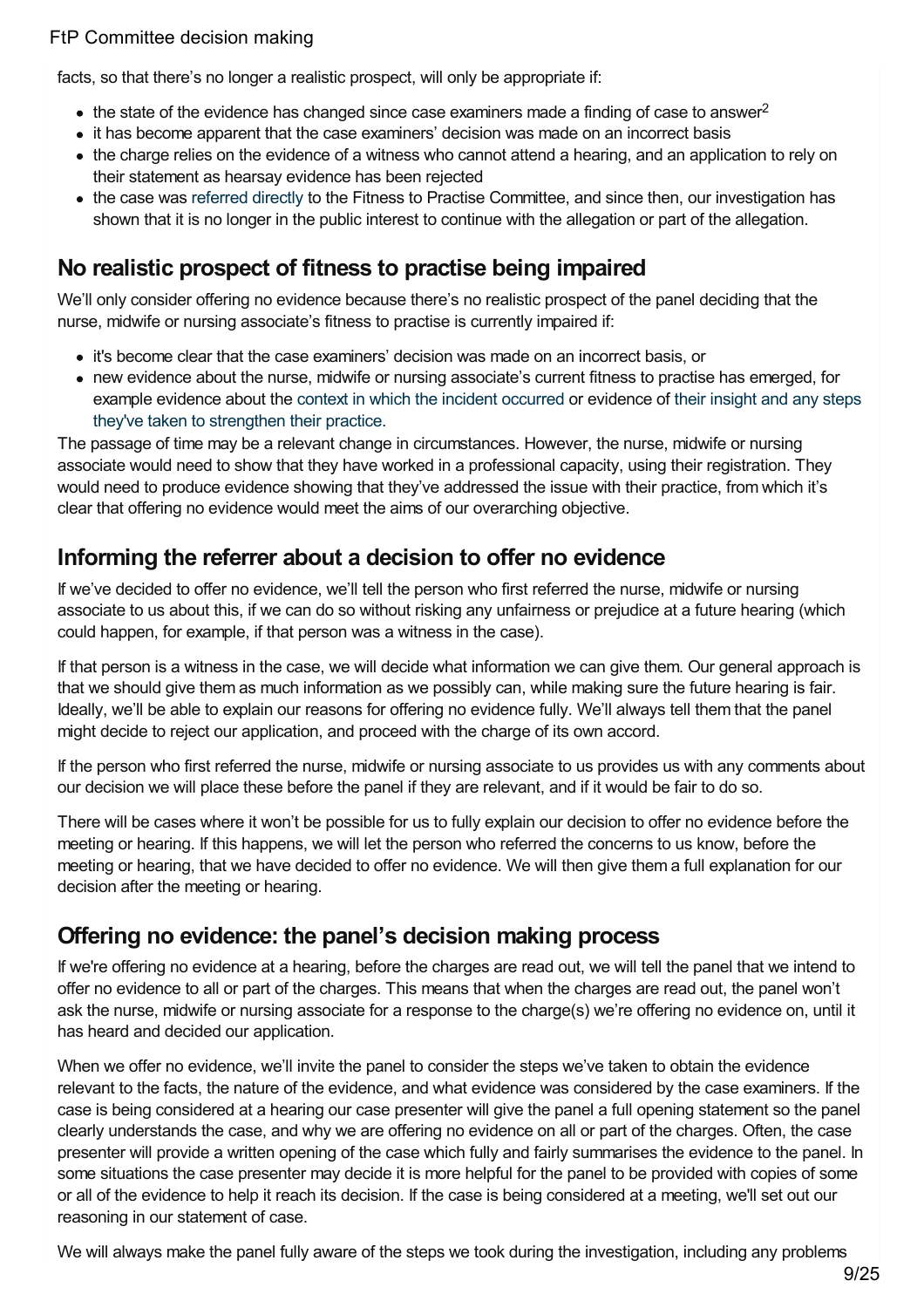we encountered, and what we did about them. When we do this, we consider that we have a duty of good faith to fairly explain how serious the allegations were, and why we no longer intend to pursue them.

In very rare cases, the charges we want to offer no evidence on might be so serious that they would make it unfair for the same panel to go on and hear the rest of the case. If that happens, we will arrange for a separate panel to deal with the full hearing or meeting.

Where the case is being dealt with at a hearing, the panel will ask the nurse, midwife or nursing associate if they have anything they wish to say to the panel about our application. The panel will be given legal advice before they make a decision on our application. $3$ 

If the panel is not satisfied with the application to offer no evidence, it can still call evidence of its own motion.<sup>4</sup>

When it is [considering](https://www.nmc.org.uk/ftp-library/ftpc-decision-making/directing-further-investigation-during-a-hearing/) whether to call evidence on its own, the panel may find that our guidance on directing further investigation during a hearing is helpful. If necessary, the panel would have to adjourn the hearing (or refer the case to hearing if it is at a meeting) to make sure witnesses can attend and give evidence. In some cases it may be appropriate for the panel to decide that this evidence will be heard by a different panel if this would be fairer to all parties.

### <span id="page-9-0"></span>**What happens after the panel's decision?**

If the panel does not approve of us offering no evidence, and either calls evidence on its own or directs us to carry out further investigation, the hearing will proceed (possibly after an adjournment to allow us time to investigate or arrange for witnesses to attend).

If we have offered no evidence on the whole of the charge against the nurse, midwife or nursing associate, and the panel agrees with our application, the panel will decide that the allegation is not well founded, and give its reasons. That will bring the case against the nurse, midwife or nursing associate to an end, and no findings will be made against them. The charge can only then be re-opened if there is a successful appeal to the courts against the panel's decision.

If we have offered no evidence only on parts of the overall charge against the nurse, midwife or nursing associate, and the panel agrees with us, the panel will provide reasons for its decision. It can then amend the charge<sup>5</sup> to remove those parts of the charge on which it has approved our application to offer no evidence. The nurse, midwife or nursing associate will not then have to answer those parts of the charge, and they will no longer form part of the allegation against them.

1 PSAvNMC&X[2018] EWHC20 (Admin) para 55-57

<sup>2</sup> For example, a witness mayrefuse to attend a hearing. We mayhave been aware that the witness was reluctant to engage at the case examiner stage and the case examiners may still have found a case to answer. Where this happens, it is still likely to amount to a change in the state of the evidence because we will have had the opportunityto consider anyreasonable adjustments or measures to address the witness' concerns and to encourage them to attend.

<sup>3</sup> Legal advice is likely to refer to the case of PSA v NMC & X[2018] EWHC 70 (Admin). This case also makes clear at paragraph 56 that R y Galbraith [1981] 1 WLR 1039 is not relevant to this type of application.

<sup>4</sup> Rule 22(5) of the Rules

<sup>5</sup> Under rule 28(1) of the Rules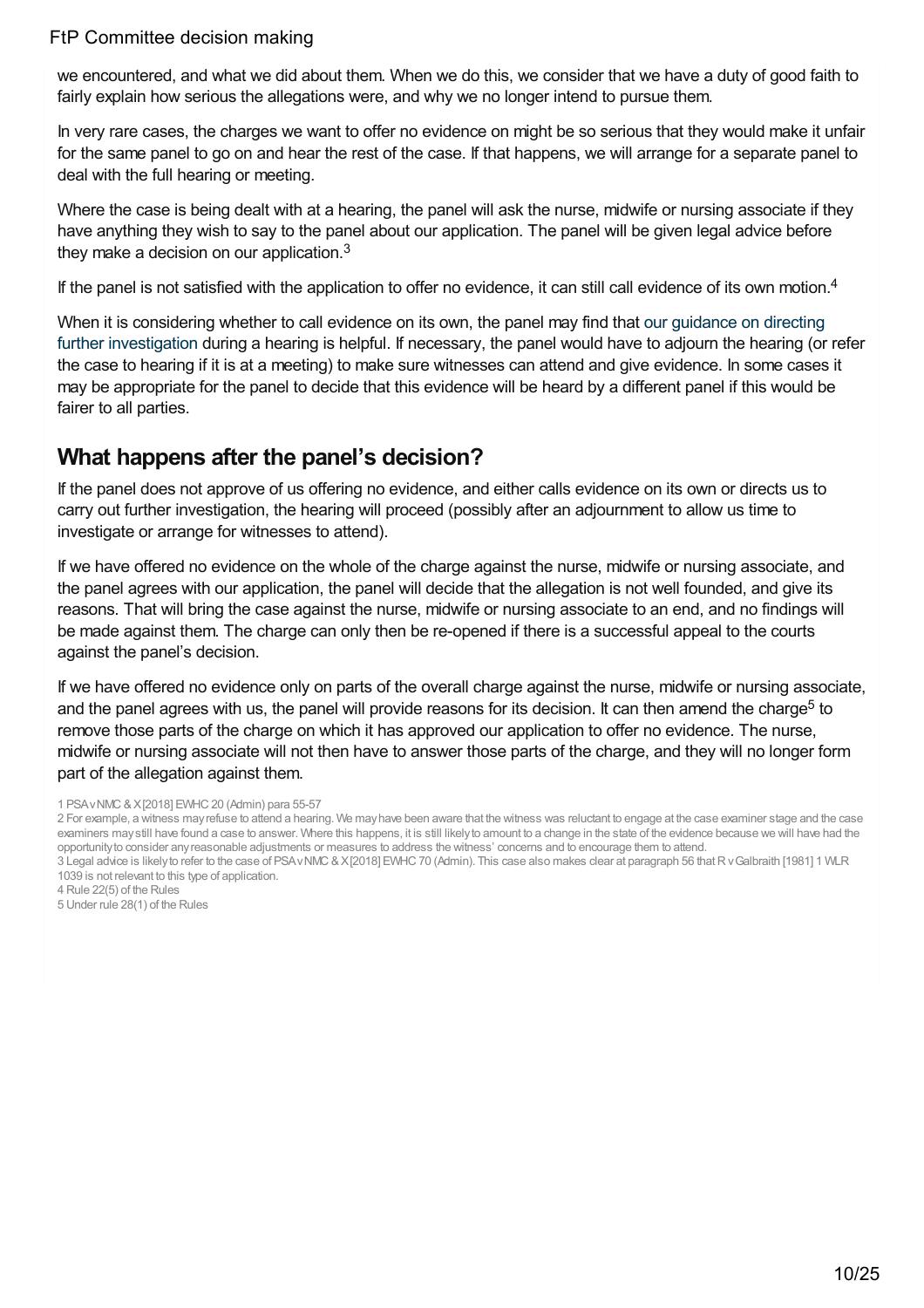

# <span id="page-10-0"></span>**Abuse of process**

Reference: DMA-3 Last Updated: 21/02/2019

#### **In this guide**

- What is an abuse of [process?](#page-10-1)
- How does the panel decide if there is an abuse of [process?](#page-10-2)
- Abuse of process [arguments](#page-10-3)
- [Unreasonable](#page-10-4) delay
- Incomplete or [non-disclosure](#page-11-0) of information
- [Retracting](#page-12-0) a promise
- Bad faith or serious breach of [professional](#page-13-0) duty

## <span id="page-10-1"></span>**What is an abuse of process?**

It's a claim that the case has been unfairly progressed and should be stopped. This can be made by a registrant or raised by a panel.

This guidance explains the circumstances in which it may be appropriate for a panel to use its power to stop a case as an abuse of process.

A nurse, midwife or nursing associate can make an abuse of process application at any stage of the panel's decision-making process. They can make the argument about the whole case against them, or about part of the case. Equally, a panel may decide on its own that there has been an abuse of process.

If the nurse, midwife or nursing associate makes the application, they will only succeed if they can show that it's more likely than not that the alleged abuse of process can't be properly rectified in any other way than to stop the case.

### <span id="page-10-2"></span>**How does the panel decide if there is an abuse of process?**

The panel can decide there is an abuse of process if:

- $\circ$  it will be impossible for the nurse, midwife or nursing associate to have a fair hearing, or
- continuing with the case would, in all the circumstances, offend the panel's sense of 'justice and propriety'. 1

In deciding whether there has been an abuse of process which means the case should be stopped, the panel will consider whether the alleged abuse of process (such as delay, or a failure to disclose evidence) has caused serious prejudice or unfairness to the nurse, midwife or nursing associate.

In accordance with its overarching public protection objective, the panel will also consider whether there are ways of putting right the serious prejudice or unfairness, so that the nurse, midwife or nursing associate can have a fair hearing without stopping the case.

See some examples of the various types of abuse of process arguments that have been considered by the courts, below.

### <span id="page-10-3"></span>**Abuse of process arguments**

### <span id="page-10-4"></span>**Unreasonable delay**

The nurse, midwife or nursing associate's right to a fair hearing under human rights legislation includes a right to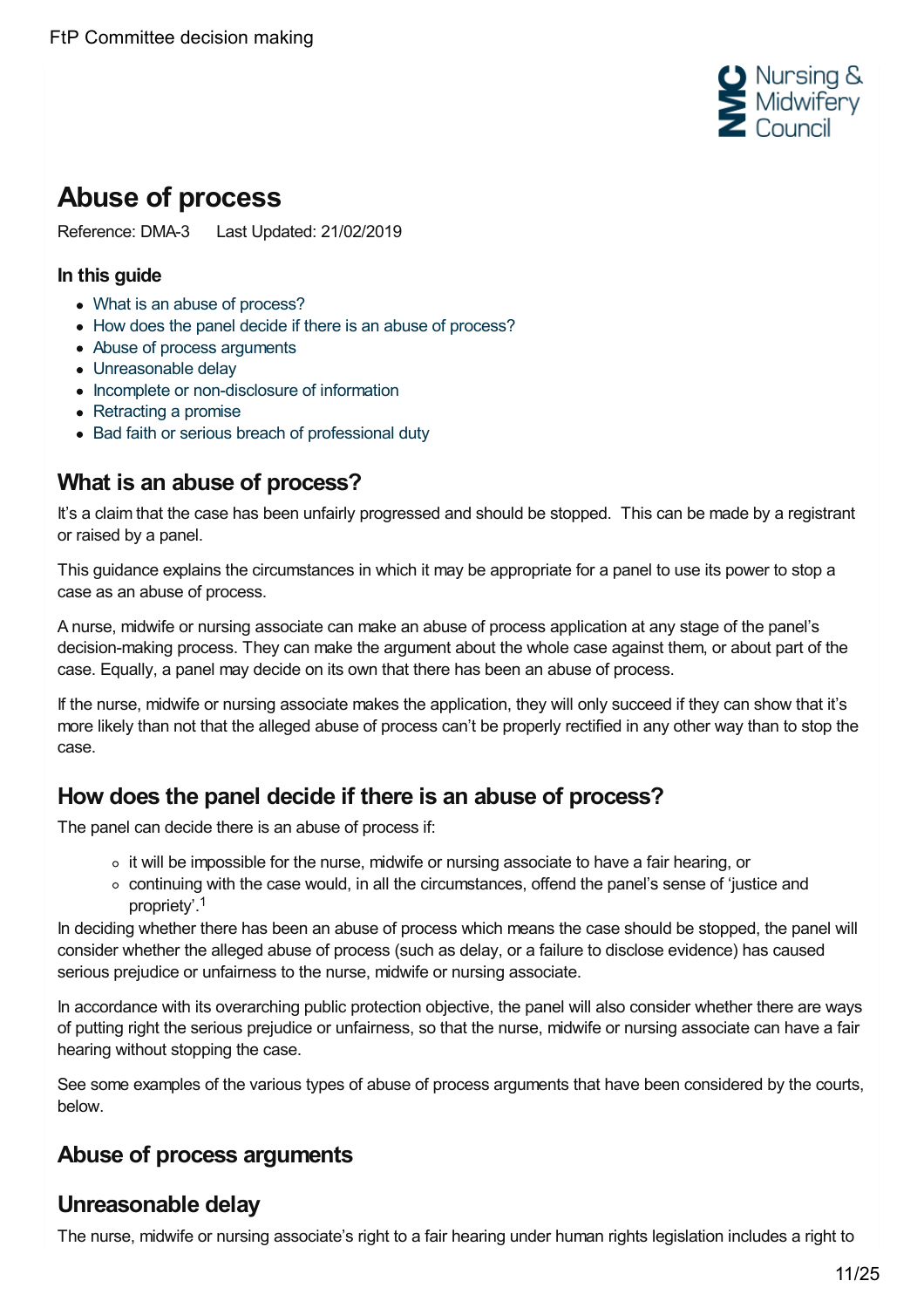having their case heard within a reasonable time,  $^2$  so the length of any delay is a relevant consideration for the panel.

For our purposes, the relevant time runs from when we first notified the nurse, midwife or nursing associate that we were sending their case for an investigation. $3$ 

The panel will only use its power to stop all or part of a case due to delay, in exceptional circumstances. This could be where there is real prejudice to the nurse, midwife or nursing associate which means that a fair hearing would be impossible because of the delays.

In an argument about delay, the panel will hear submissions from the nurse, midwife or nursing associate, and from us, on the circumstances leading up the application.

These will include the chronology of events, any possible reasons for delays, the way the nurse or midwife engaged with our process, and what any external third parties did or failed to do.

Unreasonable delay will be a possible abuse, if the period of the delay gives grounds for 'real concern'.<sup>4</sup>

In considering this, it will be relevant to consider the effect of the delay on the proceedings and any unfairness it could cause to the nurse, midwife or nursing associate. 5

If the delay affected the memory or availability of witnesses or documentary evidence, these may be factors the panel takes into account in deciding whether the delay means it's no longer possible for the nurse, midwife or nursing associate to have a fair hearing.

It will also be relevant to consider the stage the hearing has reached, and what steps we could take to lessen the effect of the delay and make sure a fair hearing is still possible.<sup>6</sup>

If the panel could make a direction, or the parties could take a particular course of action to put the unfairness right, it will be important to explore those options before the panel decides that the hearing should be stopped as an abuse of process.

The complexity of the case or delay caused by a nurse, midwife or nursing associate will not be a reason to stop all or part of the proceedings.<sup>7</sup>

### <span id="page-11-0"></span>**Incomplete or non-disclosure of information**

When we are investigating a nurse, midwife or nursing associate's fitness to practise, we need to provide them with enough information to understand the case against them, and to allow them to respond to our concerns.

One relevant factor to consider may be what level of disclosure is 'reasonable' in the circumstances.

Sometimes, where the nurse, midwife or nursing associate cannot reasonably be expected to gather relevant material themselves, we may need to help with this.

However there's no general duty on us, the regulator, to gather evidence on behalf of the nurse, midwife or nursing associate,<sup>8</sup> which would of course determine what evidence we'd have in our possession and what we'd therefore be able to disclose.

For more information about this, see our guidance on [disclosure.](https://www.nmc.org.uk/ftp-library/hearings/disclosure/)

Increasingly, we ask the nurse, midwife or nursing associate to tell us about the context around what happened, and we do this early on in our investigation.

In deciding what disclosure is reasonable, it will be relevant to consider how the nurse, midwife or nursing associate initially responded when we asked them to tell us about relevant issues back when we started investigating.

If they refused to engage with our investigation at that stage, it is less likely to be reasonable to expect us to gather information on their behalf, about the same issues, if the case gets as far as a Fitness to Practise Committee panel.

This question will be relevant to whether the nurse, midwife or nursing associate has suffered prejudice or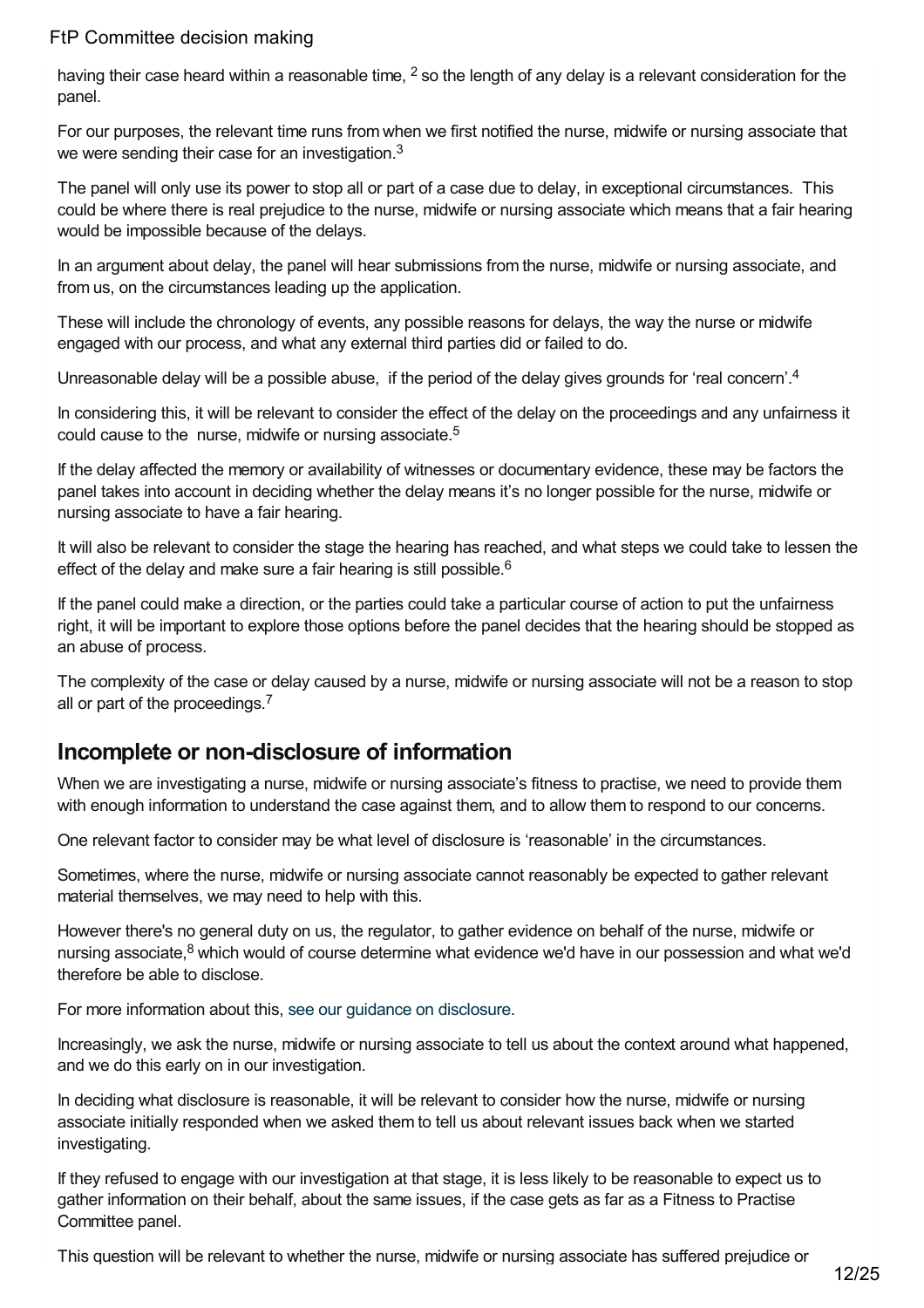This question will be relevant to whether the nurse, midwife or nursing associate has suffered prejudice or unfairness.

The panel is responsible for regulating its own proceedings, and has various powers to require us and the nurse, midwife or nursing associate to exchange relevant information. The panel can consider whether to order adjournments, or give directions to obtain evidence, to see whether the issue that is alleged to cause an abuse of process, can be resolved without stopping the case altogether.

The panel can also ask for further information as to why the evidence is incomplete, to satisfy itself as to whether we have acted improperly, or whether the information has simply been lost.

In circumstances where there is evidence of impropriety in us not disclosing information to the nurse, midwife or nursing associate, potentially this could mean there is an abuse of process.

If the evidence before the panel remains incomplete, the panel can also consider its powers to decide what evidence is admissible, as a way of avoiding possible injustice.

It's possible that refusing to admit some of our evidence, because it would be unfair without also seeing or hearing the missing evidence, (which could provide important context), could avoid any injustice or unfairness.

### <span id="page-12-0"></span>**Retracting a promise**

Another possible ground for an abuse of process application is that we made a promise or gave the nurse, midwife or nursing associate an assurance, and later retracted it.

Some examples of this might be promising not to proceed with investigations about a particular concern, or promising that we would keep particular information private. There may be other kinds of promise or assurance that it would be an abuse of process to retract.

In some circumstances it wouldn't be an abuse of process for us to investigate and take action about a fitness to practise concern that we've previously told a nurse, midwife or nursing associate that we won't be proceeding with.

For example, there could be new information or evidence that we weren't aware of when we made the first decision that shows we need to take action to prevent the nurse, midwife or nursing associate putting patients or members of the public at risk of harm.

The panel should consider this when trying to assess whether there is unfairness or injustice to the nurse, midwife or nursing associate.

It is relevant that we have specific powers to revisit decisions under our rules<sup>9</sup> and in case law<sup>10</sup> which include decisions made at any stage of our fitness to practise.

When considering promises or assurances we gave to the nurse, midwife or nursing associate, the panel can, if it needs to, ask for information about:

- what assurances we gave
- the level of officer or decision maker
- when in our process we gave the assurance.

Equally, it may also be relevant to consider whether the nurse, midwife or nursing associate could reasonably have relied on the assurance.

For example, if we stated we would not take action about a particular incident we were investigating, but the nurse, midwife or nursing associate then disclosed another more serious concern, would it be reasonable for the nurse, midwife or nursing associate to assume that we would not investigate the new concern?

Possible unfairness or injustice after promises made to nurses, midwives or nursing associates might be able to be resolved by amending charges or some other action to cure the possible unfairness.

As always, the panel is able to consider any reasonable options to address any possible unfairness, before deciding that abuse of process is made out and that the case should be stopped.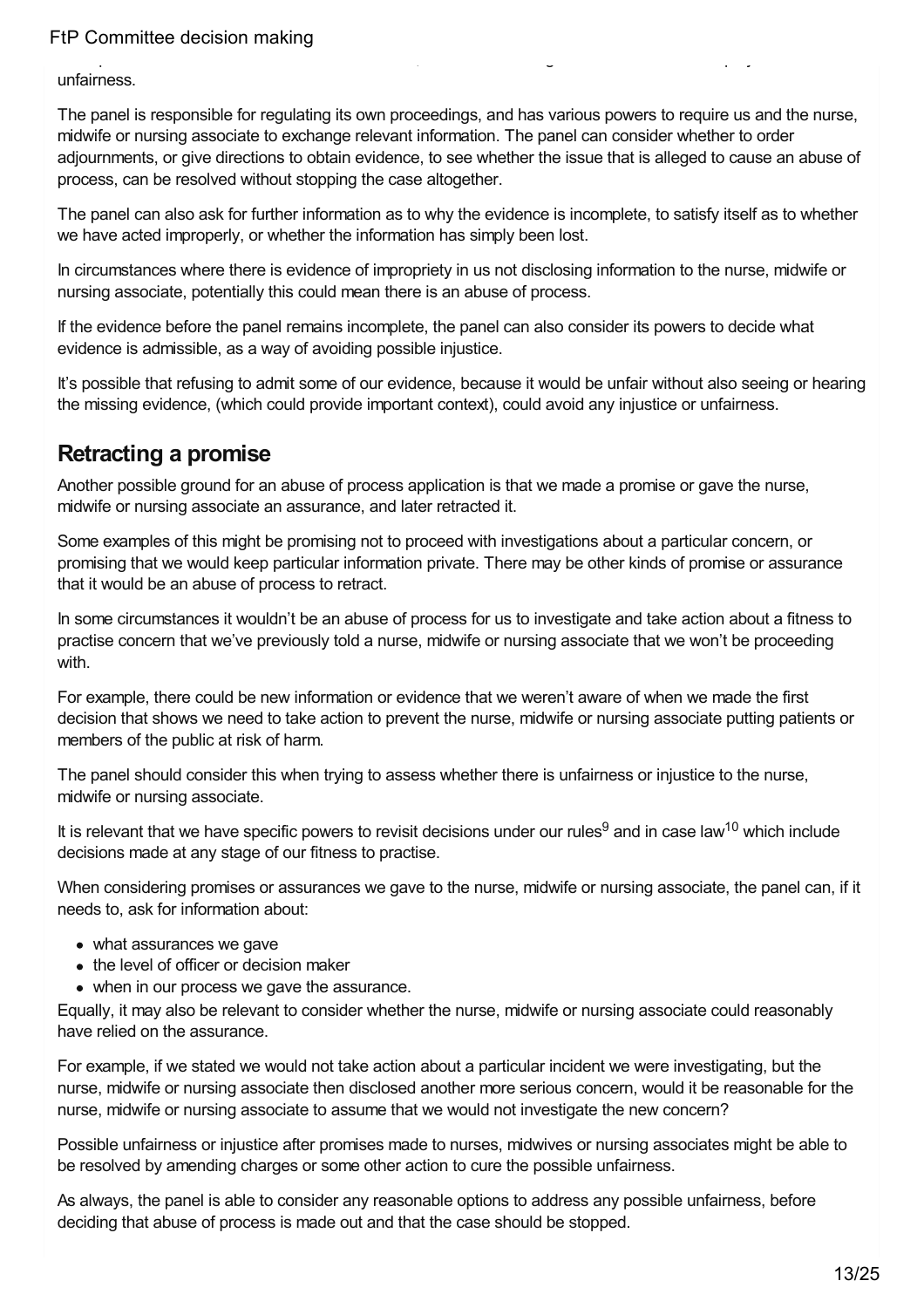### <span id="page-13-0"></span>**Bad faith or serious breach of professional duty**

Sometimes, if one of our officers or decision makers acts in bad faith, this could cause an abuse of process, if that bad faith causes prejudice or unfairness to the nurse, midwife or nursing associate meaning they can't have a fair hearing, or that to proceed would be an injustice.

An application based on bad faith will need to include specific examples and evidence of how the nurse, midwife or nursing associate says we've acted in bad faith, or one of our officers breached their professional duty. It will also need to explain how the nurse, midwife or nursing associate says the fairness of our process has been affected.

1 RvMaxwell [2011] 1 WLR1837

2 Article 6(1) European Court of Human Rights

3 Deweer vBelgium (1980) 2 EHRR439 - time begins - Attorney–General's Reference (No 2 of 2001) [2004] 2 AC72 HL – "time runs from the earliest time when the defendant was officiallyalerted to the likelihood of criminal proceedings being taken against him or her, which would normally be when he or she was charged or served with a summons"

- 4 Dyer vWatson [2004] 1 AC379
- 5Okeke vNursing and MidwiferyCouncil [2013] EWHC714
- 6 R(Gibson) vGeneral Medical Council and another [2004] EWHC2781 (Admin) 'mere unreasonable delay, absent prejudice'
- 7 Haikel v General Medical Council [2002] UKPC 37
- 8 R(Johnson) vNursing and MidwiferyCouncil [2008] EWHC885 (Admin)
- 9 Under rule 7 of the Fitness to Practise Rules. To find out more, see our guidance on [reconsidering](https://www.nmc.org.uk/ftp-library/case-examiners/reconsidering-closed-cases/) closed cases
- 10 Which allows us to revisit a decision if there has been a fundamental mistake of fact:R(Jenkinson) vNursing and MidwiferyCouncil [2009] EWHC1111; Fajemisin vGeneral Dental Council [2013] EWHC350;R(Chaudhuri) vGeneral Medical Council [2015] EWHC6621.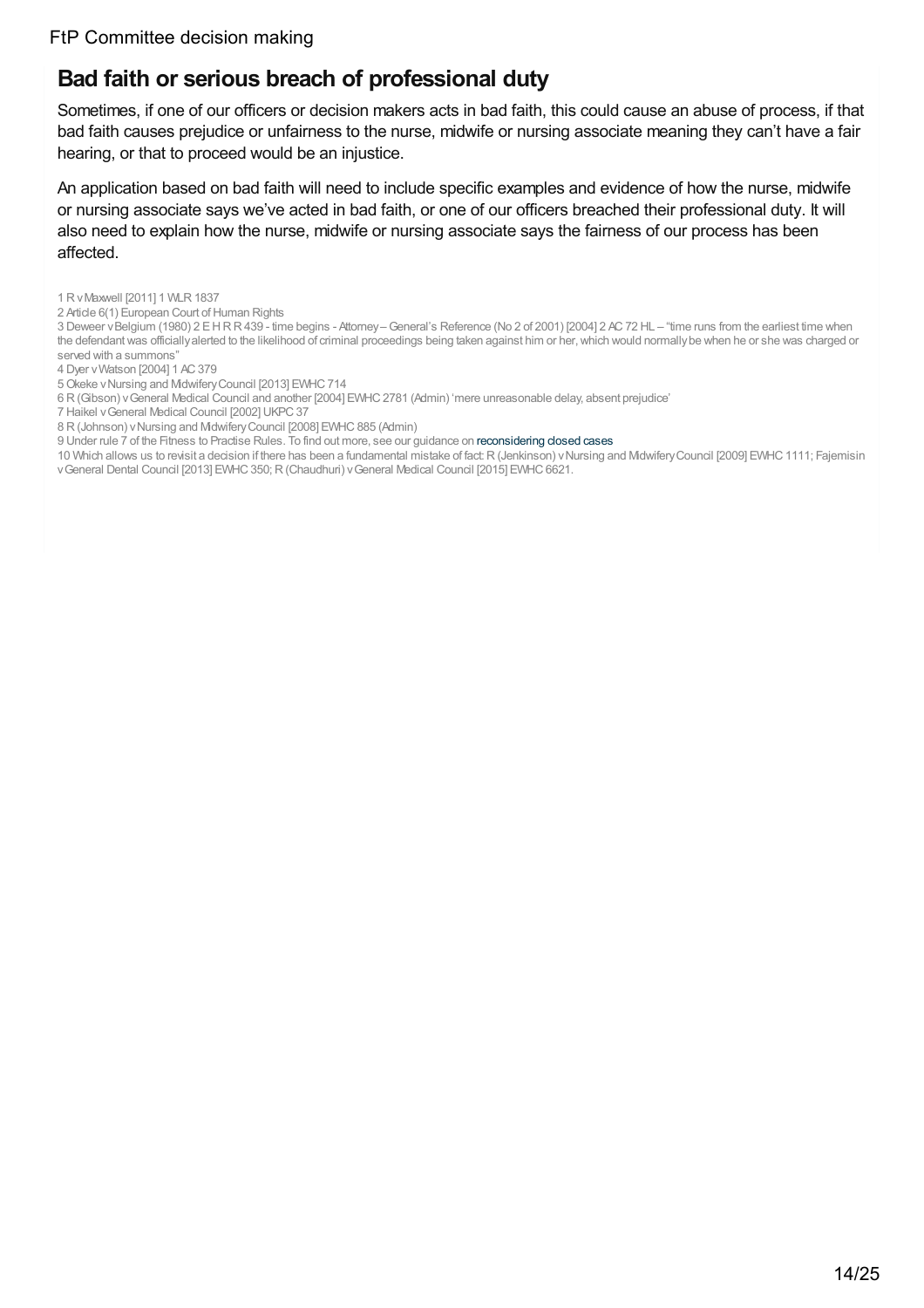

# <span id="page-14-0"></span>**Directing further investigation during a hearing**

Reference: DMA-4 Last Updated: 23/06/2021

#### **In this guide**

- Why should a panel order us to [investigate](#page-14-1) further?
- When should a panel direct further [investigation?](#page-14-2)

### <span id="page-14-1"></span>**Why should a panel order us to investigate further?**

In every case that goes to the Fitness to Practise Committee we need to make sure that we have given the panel all the relevant evidence. The panel needs to understand the background including the context in which the incident occurred, consider all the relevant facts and make a fair and fully informed decision that best protects the public.

If this hasn't happened, and there is important evidence available, that is missing, or that we haven't put before the panel, the panel can direct us to get that further evidence. The panel should not consider itself to be 'bound' by that lack of the evidence to find a charge not proved, it should take a more proactive role than a judge in a criminal trial, and where necessary intervene to make sure that cases are properly presented, and request the further evidence.

The panel can use its powers to require people to attend hearings or produce relevant documents<sup>1</sup>, or its powers to adjourn the case, as it needs to.

## <span id="page-14-2"></span>**When should a panel direct further investigation?**

There are a number of reasons why a panel may direct us to carry out further investigations. These include:

- New information has come to light that neither we nor the nurse, midwife or nursing associate have seen, which could undermine our case, support our case, or support the case of the nurse, midwife or nursing associate.
- The information currently before a panel is obviously incomplete or does not cover all the areas of concern. One example of this could be missing pages from patient notes, or from some other important document.
- Further information is essential to clarify or expand on evidence already obtained
- The nurse, midwife or nursing associate has provided new information about the context in which the incident occurred which would have a material impact on the outcome of the case

If it's clear to the panel that evidence exists that it requires in order to make its decision, but we have not provided it with that evidence, it should consider whether to adjourn the hearing to allow us to gather that evidence. In making this decision the panel should consider the following:

- Whether the evidence is important to an issue it has to decide.
- Whether the evidence needs to be tested, perhaps through asking questions of witnesses.
- Whether the panel can consider its decisions and reach a satisfactory conclusion without this evidence.
- Our overarching duty to protect the public, and the panel's duty to make a decision that satisfies the overarching objective in a fair and proportionate way.
- The overall fairness of the proceedings. As well as the nurse, midwife or nursing associate's right to a fair hearing, this also includes fairness to the people involved in the events the case is about, and fairness to us in exercising our statutory function of protecting the public.
- The public interest in the expeditious disposal of the case and the potential inconvenience caused by any delay to the registrant and any witnesses. $2$

If after considering all of the above the panel considers that the further evidence is needed to help it decide an important issue in the case and will help it make a decision that best protects the public, it should order us to carry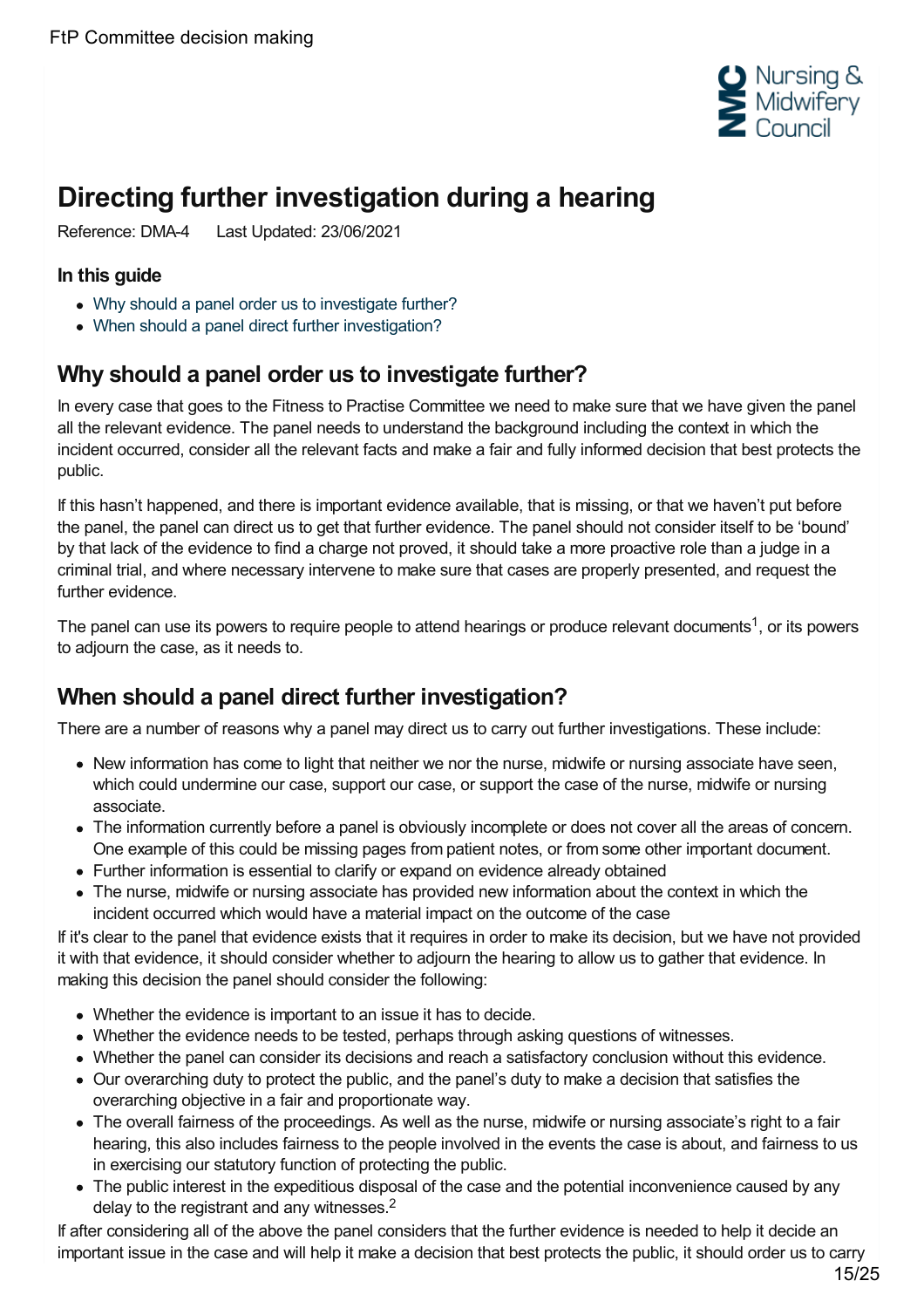out the further investigation.

When further evidence is received during a hearing, panels may need to consider whether to [amend](https://www.nmc.org.uk/ftp-library/hearings/drafting-charges/finalising-the-charge/) the charge.<sup>3</sup> When considering whether to amend a charge, the panel will consider the fairness in doing so and the overarching objective to protect the public.

1 Rule 22 (5) of the Nursing and MidwiferyCouncil (Fitness to Practise) Rules 2004 ('the Rules') 2 Rule 32 (4) Nursing and MidwiferyCouncil (Fitness to Practise) Rules Order of the Council 2004

3 Rule 28 Nursing and Midwifery Council (Fitness to Practise) Rules Order of the Council 2004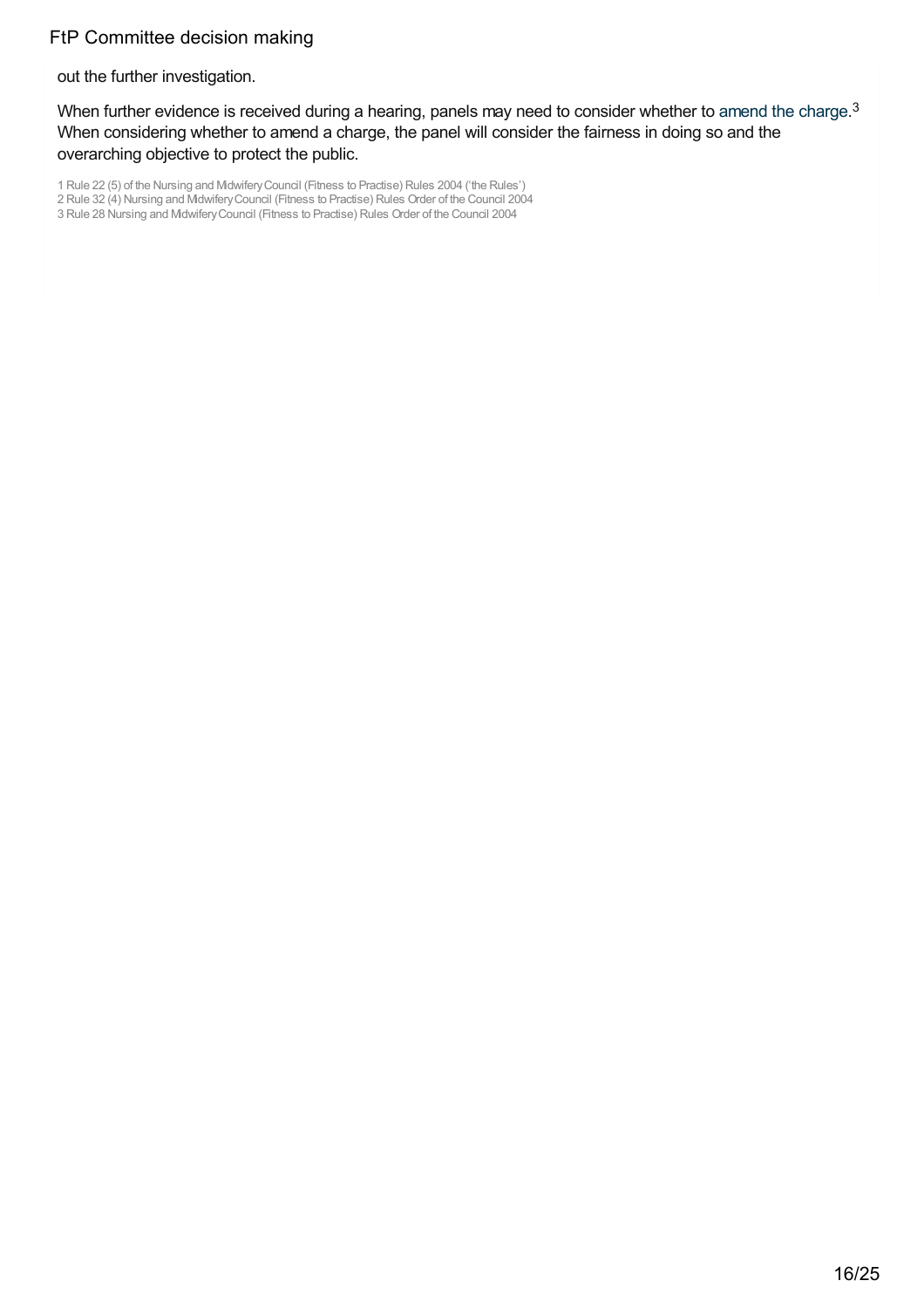

# <span id="page-16-0"></span>**Evidence**

Reference: DMA-5 Last Updated: 01/07/2022

#### **In this guide**

- [Overview](#page-16-1)
- [Admissibility](#page-16-2) of evidence
- Findings of other [organisations](#page-16-3) or bodies
- How [evidence](#page-17-0) is given to a panel
- Who decides what evidence is [admissible](#page-18-0)
- [Weight](#page-18-1)
- [Burden](#page-18-2) of Proof
- [Credibility](#page-18-3)
- Hearsav
- No case to [answer](#page-19-1)
- When should panels resolve disputes [regarding](#page-19-2) context
- Further [evidence](#page-20-0)

### <span id="page-16-1"></span>**Overview**

One of the Fitness to Practise Committee's (FtPC) most important functions is to resolve disputes between the NMC and the nurse, midwife or nursing associate. Unless the nurse, midwife or nursing associate admits the charges against them, or agrees with our evidence, the panel will need to decide what happened.

This will include resolving whether a contextual factor was present as a matter of fact if it is disputed, and if the contextual factor would have a material impact on the outcome of the case. Panels resolve disputes using the evidence that is put before them.

If we can't agree any part of our case, we will attempt to prove it by putting evidence before the panel. The nurse, midwife or nursing associate is also able to put evidence before the panel in support of their position.

## <span id="page-16-2"></span>**Admissibility of evidence**

The only evidence that may be provided to the panel is evidence which is relevant to one of the issues the panel needs to decide. It also needs to be fair to the people involved in the case, including patients, family members and loved ones, the nurse, midwife or nursing associate and us as a regulator, that the panel considers that evidence.

Evidence *may* be unfair where it cannot be challenged.

For example, this could be where the person who gives the evidence cannot be questioned, where it relates to a subjective opinion as opposed to an objective (although possibly disputed) fact.

### <span id="page-16-3"></span>**Findings of other organisations or bodies**

Often, another organisation or body<sup>1</sup> will have carried out some form of investigation into the matters being considered by the panel. The underlying evidence relied on by another organisation or body is admissible and can be presented to a panel (and form part of the bundle) if relevant to the allegations or the wider background.<sup>2</sup>

The weight that a panel will give to this evidence, which can include statements of fact and expressions of expert opinion, will be up to the FtP committee to decide using its expertise and experience as an independent panel.

The findings of other bodies may be admissible as evidence before a panel.<sup>3</sup> When considering whether to admit evidence of findings made by another body, the panel will need to address the following: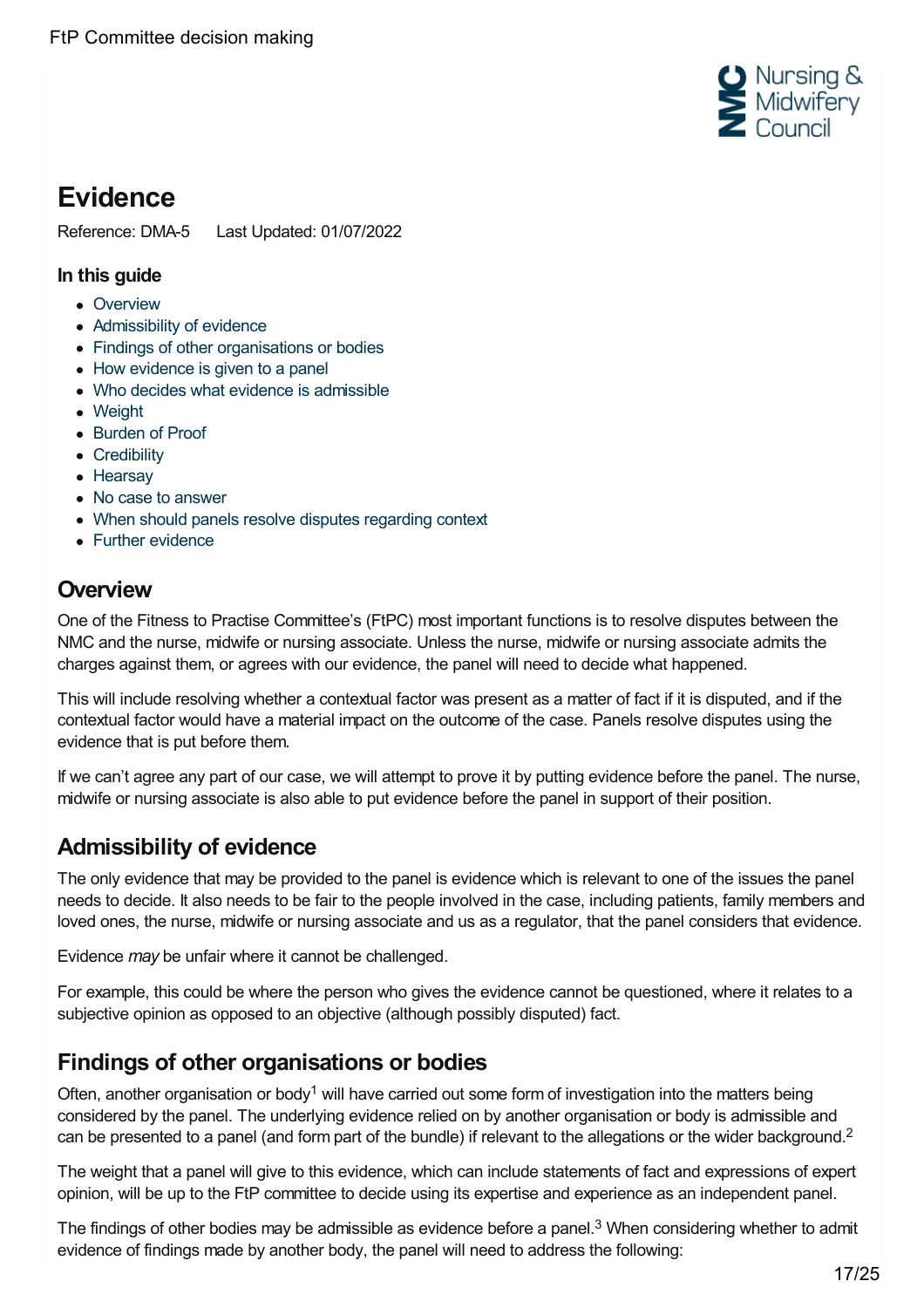- 1. What is the relevance of those findings to the issues it is considering?
- 2. Do the findings need to be admitted, given the underlying evidence itself is likely to be relevant and admissible?

The fact that another body has found certain matters proved does not mean that the panel can adopt those findings. The panel must allow the nurse, midwife or nursing associate to argue their case and rely on their own evidence. The panel must reach its own view and own conclusions having regarded all the relevant evidence.

The panel must not use the findings of another body as a substitute for reaching its own decision on the issues before it. The judgment or findings of another decision-maker on the issues before the panel are not relevant to the panel's decision-making. It may also be unfair for the judgments to significantly influence the tribunal's mind on the crucial issues before it for the same reasons. 4

### <span id="page-17-0"></span>**How evidence is given to a panel**

Evidence can be given to a panel in several different ways. What is important is that the panel can fairly consider the case before them.

At a meeting, evidence is in the form of written statements and documents. At a hearing, people might speak to the panel to give evidence and to answer any questions that we, the nurse, midwife, nursing associate or the panel may have. This will usually happen if there is a dispute over the facts in the case.

Our rules don't dictate how evidence should be given and people can give evidence to a panel in a number of ways. This includes attending a hearing centre, over video-link or by telephone.

A decision to hold a hearing at a hearings centre does not mean that a person needs to attend to give evidence 'in-person'. How a person gives evidence will be a [separate](https://www.nmc.org.uk/ftp-library/case-management/preliminary-meetings/) decision.

In most circumstances, there is no disadvantage in someone giving evidence by video-link compared to appearing in the same room as the panel<sup>5</sup>. In some cases it may be better to give evidence by video-link rather than over the telephone, although telephone evidence may still be considered a fair way for the witness to give their evidence.

**Where the NMC is calling someone to give evidence,** we'll consider what's fair and practical for the hearing in deciding how they will give their evidence. This includes if they have the right technology and any personal circumstances that might prevent their participation at the hearing centre or remotely.

We'll inform the nurse, midwife or nursing associate who is subject to the proceedings (and their representative) in advance of the hearing how it is intended our witnesses will give evidence.

If the nurse, midwife, nursing associate or their representative object to how it is intended a witness will give evidence, we'll try to resolve any disagreements in advance of the hearing. We'll do this by arranging a [preliminary](https://www.nmc.org.uk/ftp-library/case-management/preliminary-meetings/) meeting as soon as possible so a chair of the FtPC can decide how that witness should attend.<sup>6</sup>

The chair will hear from both sides, and it may be relevant for them to consider our guidance on the [demeanour](https://www.nmc.org.uk/ftp-library/ftpc-decision-making/evidence/) of witnesses. They'll also consider what benefit there might be in requiring a witness to attend our hearings centre, bearing in mind any concerns the witness may have about this.

**Where the nurse, midwife or nursing associate is calling people to give evidence at the hearing,** we'll ask them to give us some information about those witnesses which will include how they'd like to give their evidence.

If we object to the way it's proposed that someone will give evidence, we'll arrange a preliminary meeting so that a Chair of the FtPC can give directions about how they should participate.

When the substantive hearing starts, we'll let the panel know how each witness will give their evidence. We won't make a formal application, so the panel won't need to make a decision about how people will give evidence at the hearing.

If, however, there is an objection about how someone gives evidence and we haven't been able to hold a preliminary meeting before the hearing, the panel may need to decide how that particular individual will give their evidence.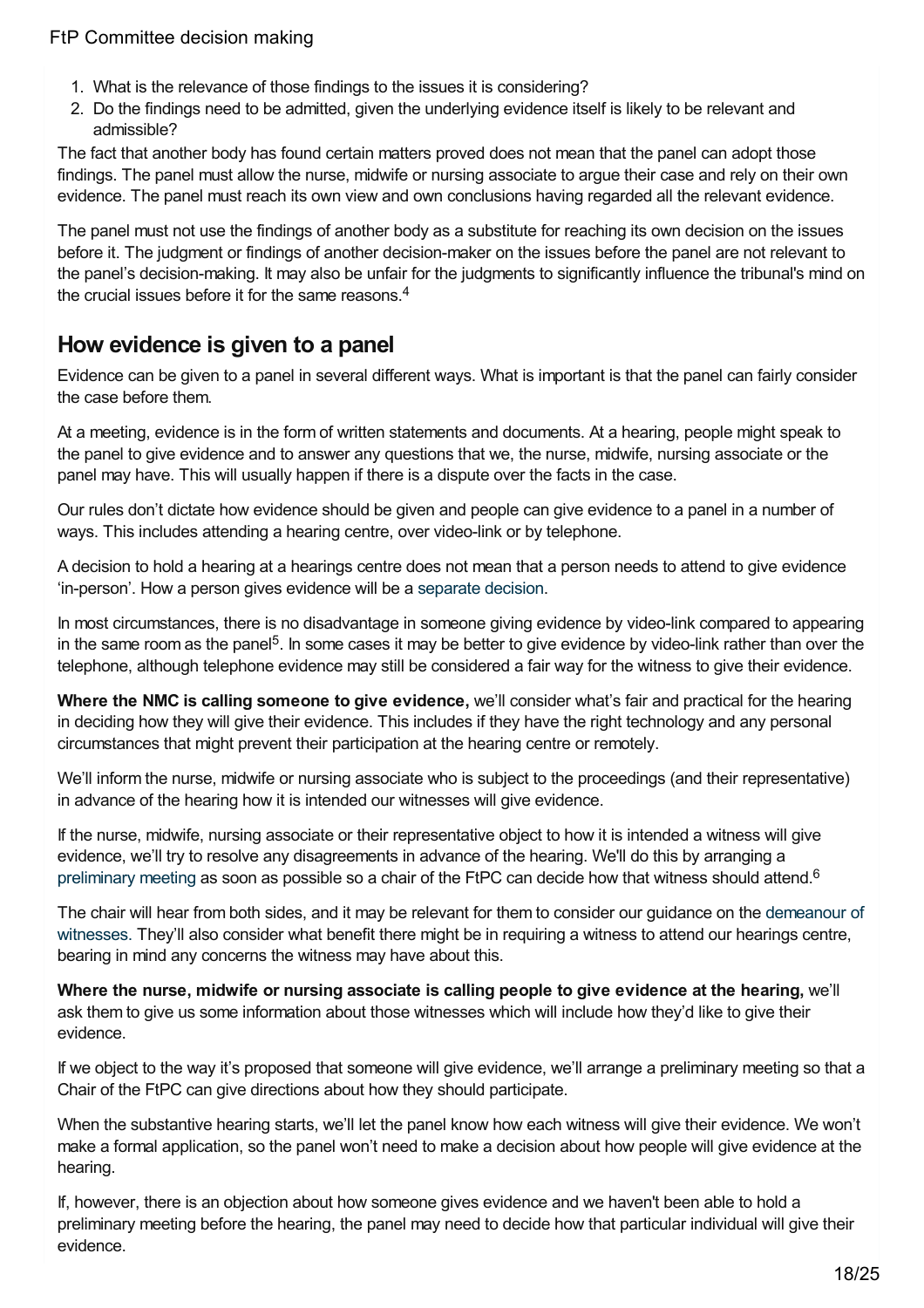If during the hearing, the panel or either side think that the way someone is giving evidence is causing a risk of unfairness, the panel can ask the individual to give evidence in a different way.

### <span id="page-18-0"></span>**Who decides what evidence is admissible**

The panel making decisions about the issues in the case will also decide what evidence is admissible.

This will usually mean that we provide that evidence to the panel. As professional adjudicators, we consider that if the panel members decide the evidence is actually inadmissible, they can put the information out of their minds when making a decision about what happened.<sup>7</sup>

## <span id="page-18-1"></span>**Weight**

When considering how disputes of fact are decided by the panel, a useful analogy is a set of weighing scales. Into one pan of the scales goes all the evidence that's supportive of a fact, and into the other goes all the evidence that's unsupportive. When we talk about the 'weight' of evidence, we mean how far a piece of evidence moves the scales.

Some evidence may be obviously reliable and is therefore likely to carry substantial weight, for example documents created in the course of business, official records, audio/visual recordings.

The weight of other evidence may depend on what the panel decides about whether a witness or piece of evidence is credible. In those circumstances the panel will need to carefully consider issues like:

- whether the evidence is 'inherently plausible'
- whether it's supported by other evidence
- consistency with previous accounts
- how likely the person giving the evidence is to be mistaken

## <span id="page-18-2"></span>**Burden of Proof**

Where facts relating to an allegation are in dispute (including those relating to context), the burden of proving such facts rests on the NMC.<sup>8</sup> The Tribunal's task is to assess the evidence in the round and decide whether the NMC has shown the fact was more likely to have happened than not.

What does the panel do if the evidence on the weighing scales in relation to an important disputed fact is evenly balanced?

In these circumstances the panel can find in favour of the nurse, midwife or nursing associate's position on the disputed fact without calling into question the evidence or credibility of the person giving evidence on behalf of the NMC. This is because in situations where material facts are in dispute, the NMC bears the burden of proving that their position is the correct one – this can be referred to as the "burden of proof".

## <span id="page-18-3"></span>**Credibility**

There is a considerable body of authority setting out the lessons of experience and of science in relation to decisions on facts.<sup>9</sup>

When assessing credibility panels should not rely on the appearance or behaviour of a person giving oral evidence ('demeanour'). One of the most important qualities expected of a decision-maker is that they will try to avoid being influenced by personal biases and prejudices in their decision-making.

Panels should not attempt to assess whether someone's evidence is truthful from the manner in which it is given, such as from their appearance, tone or other aspects of their behaviour in answering questions.

A person may have confidence in his or her recollection and be honest. However, that does not mean that their recollection provides any reliable guide to the truth on this basis alone.

We believe memories to be more reliable than they are. Two common errors are to suppose (1) that the stronger and more vivid the recollection, the more likely it is to be accurate; (2) the more confident another person is in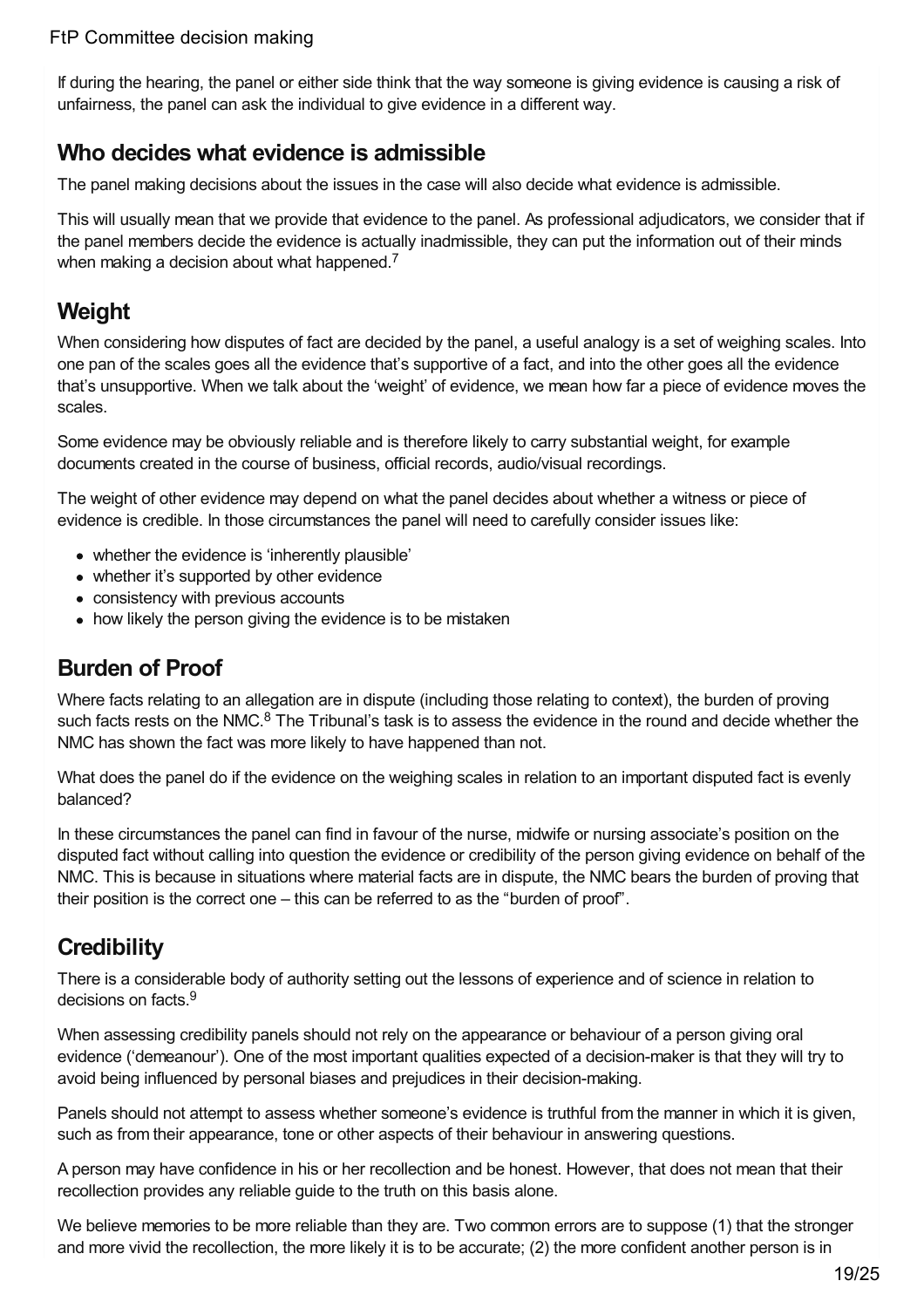their recollection, the more likely it is to be accurate.

Memories are fluid and malleable and can be subject to powerful biases. Events can come to be recalled as memories which did not happen at all or which happened to somebody else. The older the events, the more important it is to hold fast to these principles of reasoning.

The only objective and reliable approach is to focus on the content of a person's evidence. Panel's should consider whether evidence is plausible and consistent with objectively verifiable evidence (including evidence of what the witness has said on other occasions) and with known or probable facts. Panels should start with the objective facts as shown by authentic, contemporaneous documents, independent of the person giving evidence, and use oral evidence to test it.<sup>10</sup>

### <span id="page-19-0"></span>**Hearsay**

In general terms, hearsay is any evidence which is not given orally by a witness with direct experience of the matter they are giving evidence about, and which is being given to prove an issue in dispute.

Evidence given by telephone and video link is not hearsay evidence. To the extent that there are limitations on evidence given by remote means that is a matter of weight (see above).

Most commonly, hearsay evidence will involve a witness reporting what they were told about something in issue by another individual who is not themselves a witness, or a statement being placed before a panel without the maker of the statement giving oral evidence.

Hearsay evidence is not in-admissible just because it is hearsay in our proceedings. However there may be circumstances in which it would not be fair to admit it, for example where it is the sole and decisive evidence in respect of a serious charge and it isn't 'demonstrably reliable' and not capable of being tested.<sup>11</sup>

Hearsay statements will usually carry less weight than oral evidence because it cannot be tested. Hearsay evidence may also be inadmissible where the weight which could be given to it in the circumstances of the case is zero, even where there is other evidence that could 'corroborate' (or support) it.<sup>12</sup> Although it's not possible to provide a complete list of situations where this could happen, one example is where the evidence of a crucial witness is hearsay, and the fact that the nurse, midwife or nursing associate can't challenge it is so unfair that nothing else in the hearing process can avoid the unfairness.

### <span id="page-19-1"></span>**No case to answer**

There may be situations where, at the close of our case, the nurse, midwife or nursing associate feels that we just haven't put forward enough evidence to mean they still have a case to answer.

There will be no case for a nurse, midwife or nursing associate to answer where, at the close of our case, there is:

- 1. no evidence
- 2. some evidence, but evidence which, when taken at its highest, could not properly result in a fact being found proved against the nurse, midwife or nursing associate, or the nurse, midwife or nursing associate's fitness to practise being found to be impaired.

The question of whether there is a case to answer turns entirely on our evidence. Evidence which might form part of the nurse, midwife or nursing associate's case will not be taken in to account.

Where the strength or weakness of our evidence depends on the weight it should be given, a submission that there is no case to answer is likely to fail. That issue is best considered after all the evidence has been heard.<sup>13</sup>

### <span id="page-19-2"></span>**When should panels resolve disputes regarding context**

As mentioned above there will be times when a FtPC will need to resolve whether a disputed contextual factor was present or not, and make a factual finding about that.

This will only be necessary if the contextual factor would have a material impact on the outcome of the case. For more information about our approach to context please see our guidance on taking [account](https://www.nmc.org.uk/ftp-library/understanding-fitness-to-practise/taking-account-of-context/) of context.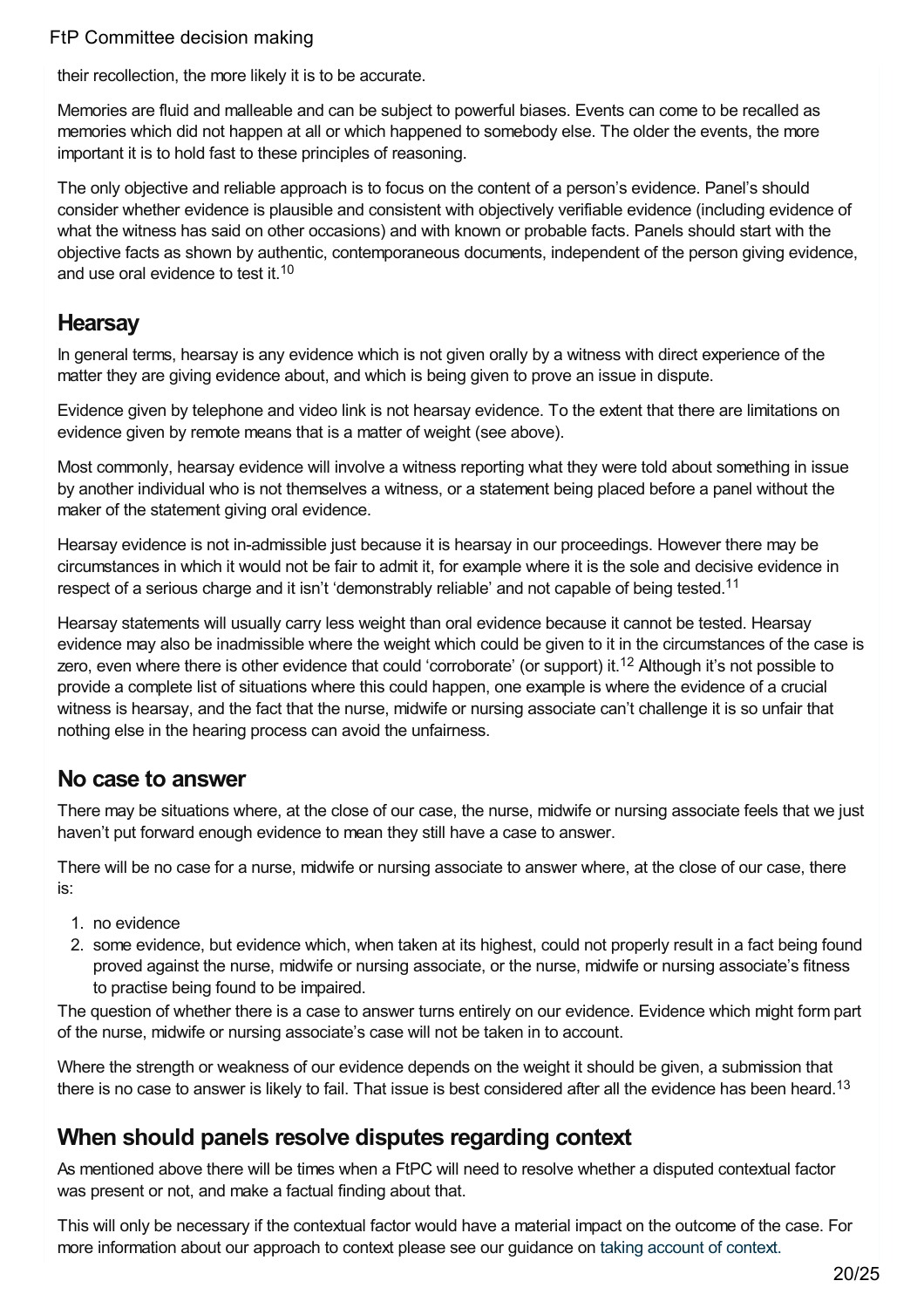So at what stage of a hearing should a panel resolve whether a contextual factor is present? This is likely to be something that panels will need to decide on a case-by-case basis, and panels will need to be flexible in their approach.

Panels have a wide discretion under our rules to determine how a hearing is conducted, and they will need to use that discretion to decide when they think the dispute should be resolved.<sup>14</sup>

In some circumstances they might decide it is appropriate to determine the issue at the facts stage, or alternatively they may decide that it is more appropriate to decide the issue at the impairment stage. The decision on when to resolve a disputed contextual factor could depend on when the contextual factor is raised during a hearing.

Prior to the hearing, we'll have [reviewed](https://www.nmc.org.uk/ftp-library/hearings/reviewing-cases-after-they-get-referred-to-the-ftpc/) the case and tried to work with the nurse, midwife or nursing associate to clarify the important issues in the case. The case presenter should usually be able to assist the panel with whether a material contextual factor is in dispute and the most appropriate point to resolve it.

When the panel does resolve a dispute in relation to context they will need to make it clear in their reasons what the contextual factor was that they resolved, and how they reached their decision.

### <span id="page-20-0"></span>**Further evidence**

Our overarching objective is the protection of the public. Because of this, the panel has a responsibility to ask us to obtain further [evidence](https://www.nmc.org.uk/ftp-library/hearings/gathering-further-evidence-after-the-investigation/) if they are concerned that there are gaps in the evidence which will prevent them from properly performing their function. 15

- 1 Possibilities include convictions, civil proceedings, familycourt proceedings, inquests, internal investigations byemployers, and external investigations or inquiries
- such as those conducted byombudsmen or commissioned bylocal authorities or other public bodies.
- 2 Enemuwe v NMC [2016] EWHC 1881 (Admin).

4 Hoyle vRogers [2014] EWCACiv257.

5 YI vAAW[2020]CSOH76 in which LadyWise rejected the submission that itwould be difficult to assess credibilityof parties and witnesses giving evidence remotely on video screen and, whilst noting it was a little unsatisfactory that some witnesses gave evidence by mobile telephone, said that this did not have a bearing on her assessment of their credibilityand reliability. See also: Polanski vConde Nast [2005]UKHL 10; ALocal AuthorityvMother, Father, SX[2020] EWHC1086 (Fam); National Bank of Kazakhstan v The Bank of New York Mellon [2020 unreported]; Re Smith Technologies (Insolvency and Companies Court) [2020 unreported]; ReOne Blackfriars Ltd,Hyde vNygate [2020] EWHC845 (Ch); and Municipio de Mariana vBHPGroup [2020] EWHC928 (TCC).

6 This is a different decision to what support a witness might need to give [evidence](https://www.nmc.org.uk/ftp-library/case-management/supporting-people-to-give-evidence-in-hearings/) for which we have separate guidance.

7 For an example of the Court of Appeal commenting on a panel's abilityto do this, see R. (on the application ofChiefConstable of Thames Valley) vPolice Appeals Tribunal [2016] EWCACiv 1315.

8 Rule 30 The Nursing and MidwiferyCouncil (Fitness to Practise) Rules 2004.

9Gestmin SGPSSAvCredit Suisse (UK) Ltd [2013] EWHC3650 (Comm) (Leggatt J, as he then was) and two decisions of Mostyn J: LachauxvLachaux[2017] EWHC385 (Fam) [2017] 4 WLR57 and Carmarthenshire CountyCouncil vY[2017] EWFC36 [2017] 4 WLR136. Keyaspects of this learning were distilled byStewart J in Kimathi vForeign and CommonwealthOffice [2018] EWHC2066 (QB) [96].

10 R(oao Dutta) vGeneral Medical Council [2020] EWHC1874 (Admin), para 39-40 and R(oao SS(Sri Lanka) vThe Secretaryof State for the Home Department [2018] EWCA Civ 1391, para 33-42.

- 11 Thorneycroft v Nursing and Midwifery Council [2014] EWHC 1565 (Admin).
- 12 The Professional Standards Authorityv(1) The Nursing and MidwiferyCouncil (2) Jozi [2015] EWHC764 (Admin).
- 13 R v Galbraith [1981] 1 WLR 1039.

14 Rule 24(1) The Nursing and MidwiferyCouncil (Fitness to Practise) Rules 2004 allows Panels a discretion to determine the order of proceedings at a final hearing. 15 The Professional Standards Authorityv(1) The Nursing and MidwiferyCouncil (2) Jozi [2015] EWHC764 (Admin).

<sup>3</sup> Squier vGeneral Medical Council [2016] EWHC2793 (Admin) and Towuaghanste vGMC[2021] EWHC681 (Admin).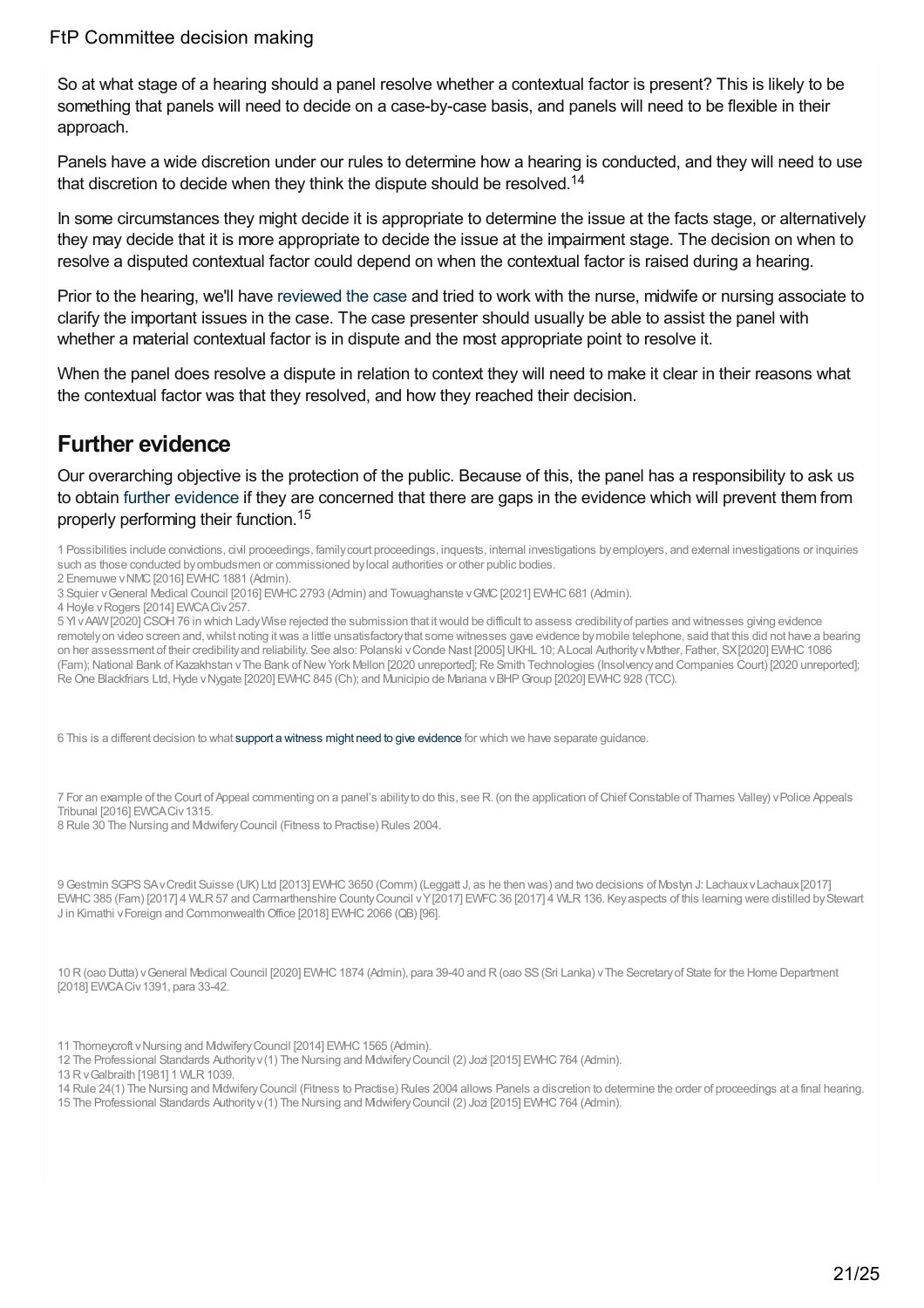

# <span id="page-21-0"></span>**Making decisions on dishonesty charges**

Reference: DMA-6 Last Updated: 12/10/2018

#### **In this guide**

- [Dishonesty](#page-21-1) and inferences
- How we approach evidence about a nurse, midwife or nursing [associate's](#page-21-2) state of mind

### <span id="page-21-1"></span>**Dishonesty and inferences**

When making decisions on charges involving dishonesty, panels of the Fitness to Practise Committee must decide whether or not the conduct took place, and if so, what was the nurse, midwife or nursing associate's state of mind at the time. 1

Any dispute over whether a nurse, midwife or nursing associate behaved dishonestly usually means that the panel's findings will depend on what conclusions they can draw about the nurse, midwife or nursing associate's state of mind from the basic facts.

To help the panel focus on the central issues and be able to express this in their reasoning, it needs to consider the following:

- What the nurse, midwife or nursing associate knew or believed about what they were doing, the background circumstances, and any expectations of them at the time
- Whether the panel considers that the nurse, midwife or nursing associate's actions were dishonest, or
- Whether there is evidence of alternative explanations, and which is more likely.

### <span id="page-21-2"></span>**How we approach evidence about a nurse, midwife or nursing associate's state of mind**

Making decisions about a nurse, midwife or nursing associate's state of mind when they did or said something which we say is dishonest, or kept silent about something we say it was dishonest to keep silent about<sup>2</sup>, will usually mean the panel needs to ask itself some questions.

### **What the panel must consider to reach its decision**

#### **What were the background facts or circumstances and what did the nurse, midwife or nursing associate know or believe at the time?**

As part of drawing conclusions about the nurse, midwife or nursing associate's state of mind, the panel must consider what the evidence says about the background facts or circumstances, and what the nurse, midwife or nursing associate knew or believed about what they were doing.<sup>3</sup>

There may be evidence about what was expected of the nurse, midwife or nursing associate in the particular circumstances.

This doesn't mean that the panel should hear evidence about the nurse, midwife or nursing associate's own standards of honesty or their own beliefs about what the prevailing standards of honesty in society are. This is not relevant to deciding whether or not the nurse, midwife or nursing associate behaved dishonestly.<sup>4</sup>

#### **Were the nurse, midwife or nursing associate's actions dishonest?**

The question of what is honest or dishonest in a particular set of circumstances, is a question for the panel to determine by applying what it understands the standards of ordinary, decent people to be.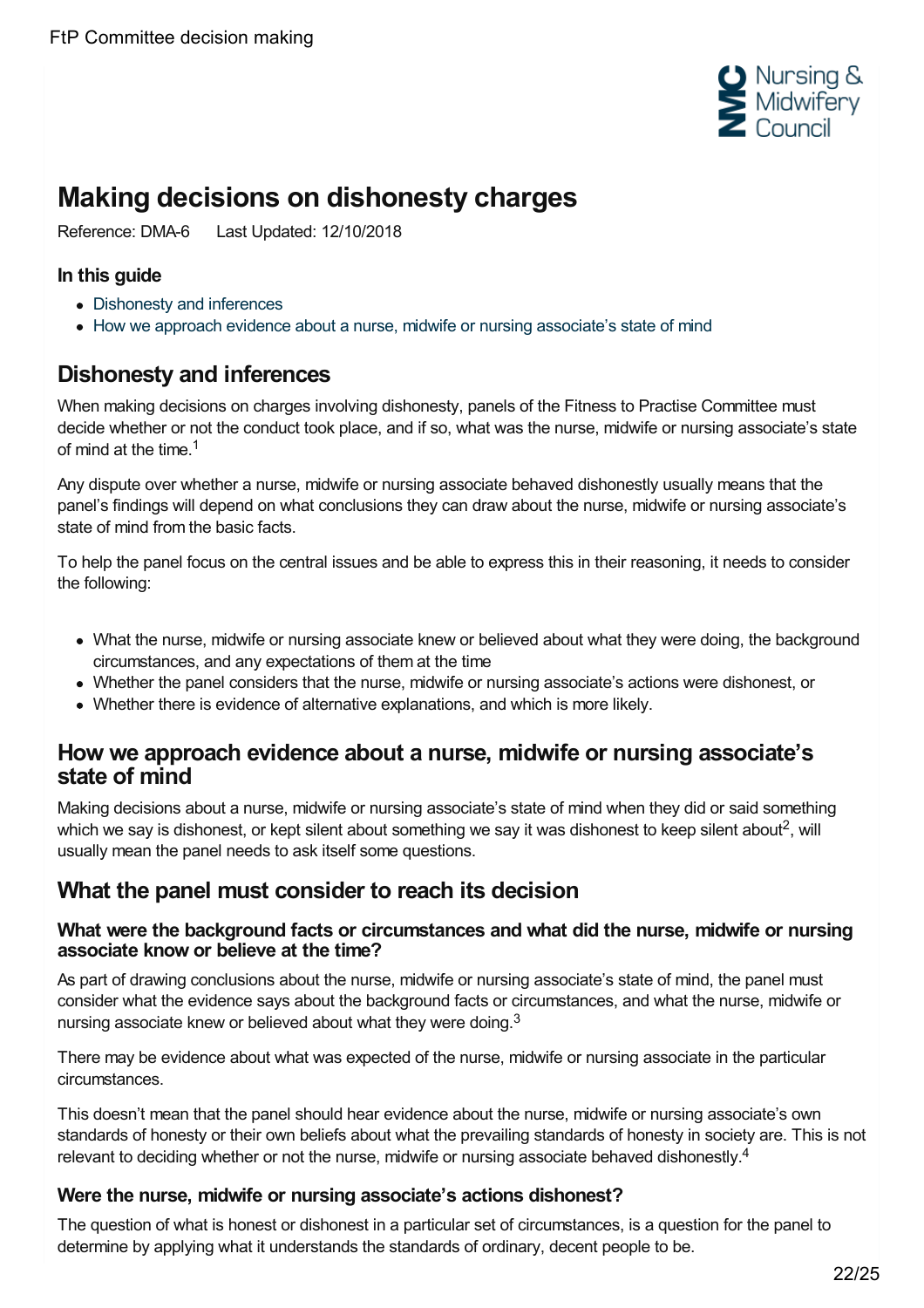The law assumes that people from all walks of life can easily recognise dishonesty when they see it<sup>5</sup>, and that in most situations it is not difficult to identify how an honest person would behave. 6

#### **Is there evidence of an alternative explanation? Is the alternative more likely?**

It is important that the panel considers whether there is another, innocent explanation for the nurse, midwife or nursing associates's conduct, which points away from them having behaved dishonestly.<sup>7</sup> It can be useful to ask whether their mind was engaged with what they were doing, or could they simply have made an innocent or careless mistake?

The panel must address this question by identifying evidence for any other explanations, not by speculating.

As a regulator, the burden and standard of proof mean that, for an allegation to be proved, we have to satisfy the panel that it is more likely than not, that it happened.

In a case about dishonesty, where there is evidence of different explanations for why the nurse, midwife or nursing associate might have done something, the question is which explanation is more likely?

<sup>1</sup> Uddin vGeneral Medical Council [2012] EWHC2669 (Admin)

<sup>2</sup> Under the professional dutyof candour, nurses and midwives must be open and honestwith patients when something that goes wrong with their treatment that could cause harm or distress. This means that nurses and midwives must tell the patient (or,where appropriate, the patient's advocate, carer or family) when something has gone wrong. Keeping silentwhen something has gone wrong is a breach of this professional duty.

<sup>3</sup> Royal Brunei Airlines vTan [1995] 2 AC378, see 389C-E; BarlowClowes International vEurotrust International [2006] 1 WLR1376, para 16; approved in Iveyv Genting Casinos (UK) Ltd [2017] UKSC

<sup>4</sup> See Iveyat para 74, overruling the 'second leg' of R v Ghosh [1982] QB 1053.

<sup>5</sup> IveyvGenting Casinos (UK) Ltd [2017]UKSC67 para 53; further Ivey(para 48) restates that judges do not and must not attempt to define dishonesty, citing RvFeely [1973] QB 530.

<sup>6</sup> See Royal Brunei Airlines as cited in footnote 2.

<sup>7</sup> Uddin vGeneral Medical Council, see footnote 1;RvFeely[1973]QB530 as discussed in Iveyat para 67.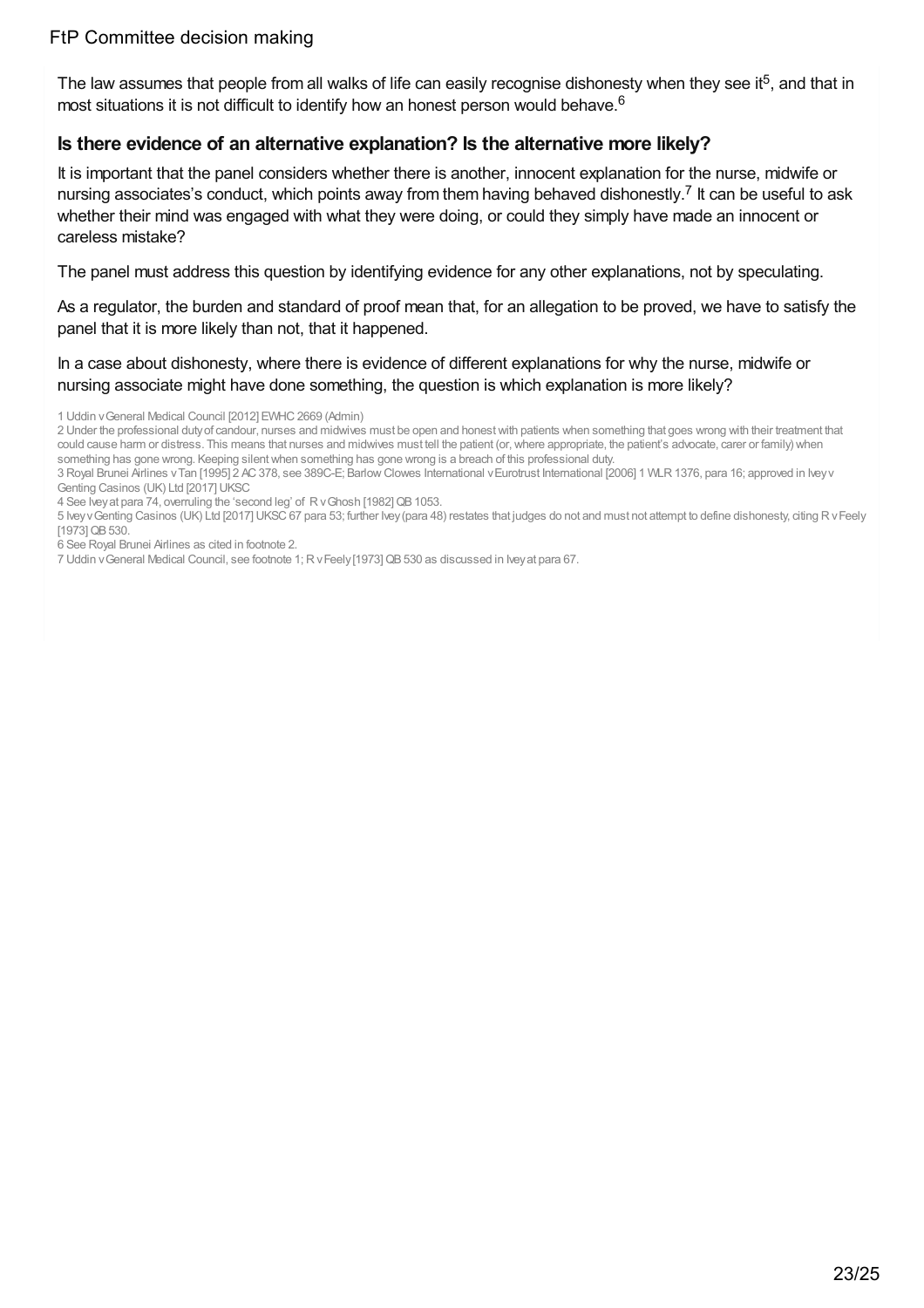

# <span id="page-23-0"></span>**Voluntary removal at hearings**

Reference: DMA-7 Last Updated: 04/01/2019

#### **In this guide**

- When will we consider a voluntary removal [application](#page-23-1) during a hearing?
- [Consideration](#page-23-2) of voluntary removal application

Nurses, midwives or nursing associate can apply for voluntary removal during a hearing before the Fitness to Practise Committee, but we only consider them if the hearing reaches a particular stage, and in doing so, we'll take into account the panel's view about the application.

### <span id="page-23-1"></span>**When will we consider a voluntary removal application during a hearing?**

We accept applications by nurses, midwives or nursing associates for voluntary removal at any time after case examiners have decided they have a case to answer. However, if the nurse, midwife or nursing associate applies once their case before the Fitness to Practise Committee has started, we will only consider their application if the panel finds the facts proved, and decides that the nurse, midwife or nursing associates's fitness to practise is impaired. This means:

- We won't tell the panel that the nurse, midwife or nursing associate has applied for voluntary removal unless and until the hearing reaches this stage.
- If the hearing has adjourned before the panel has made decisions about facts and fitness to practise, the hearing must continue at another time until the panel has reached that stage.
- We won't allow voluntary removal if a nurse, midwife or nursing associate has another fitness to practise case against them that has a final substantive order in place, or has another case that has not yet reached a case to answer decision.

## <span id="page-23-2"></span>**Consideration of voluntary removal application**

The Registrar must seek the advice of the panel before she considers an application.<sup>1</sup> After making its decision on facts and fitness to practise, the panel will then need to inform the Registrar whether it does or doesn't recommend voluntary removal. The Registrar will always be the one who decides whether voluntary removal is granted or not.

- If the nurse, midwife or nursing associate has another case and the case examiners have decided there is a case to answer, we will inform the panel of that allegation, for it to take into account when deciding on its recommendation.
- If a panel recommends voluntary removal, the Registrar will consider the application and make a decision.
- If voluntary removal is granted, it will be effective [immediately,](https://www.nmc.org.uk/ftp-library/interim-orders/interim-orders-their-purpose-and-our-powers-to-impose-them/) unless there is an interim order which will then need to be revoked. The panel will take no further action at the sanction stage.
- The register will show the nurse, midwife or nursing associate has been voluntarily removed. This will remain on the latest [hearings](https://www.nmc.org.uk/concerns-nurses-midwives/hearings/hearings-sanctions/) and sanction page on our website for four months.
- If the registrar doesn't grant voluntary removal,<sup>2</sup> the panel will make a decision on imposing a sanction. We will publish this on our website in accordance with our [publication](https://www.nmc.org.uk/globalassets/sitedocuments/ftp_information/publication-gudiance.pdf) guidance.

<sup>1</sup> In accordance with rule 14(2A) of the Registration Rules

<sup>2</sup> It is the Registrar's decision, but because our Rules saythat the panel's recommendation has to be taken into account, usuallythe Registrar will need to explain why they did not follow the panel's recommendation.